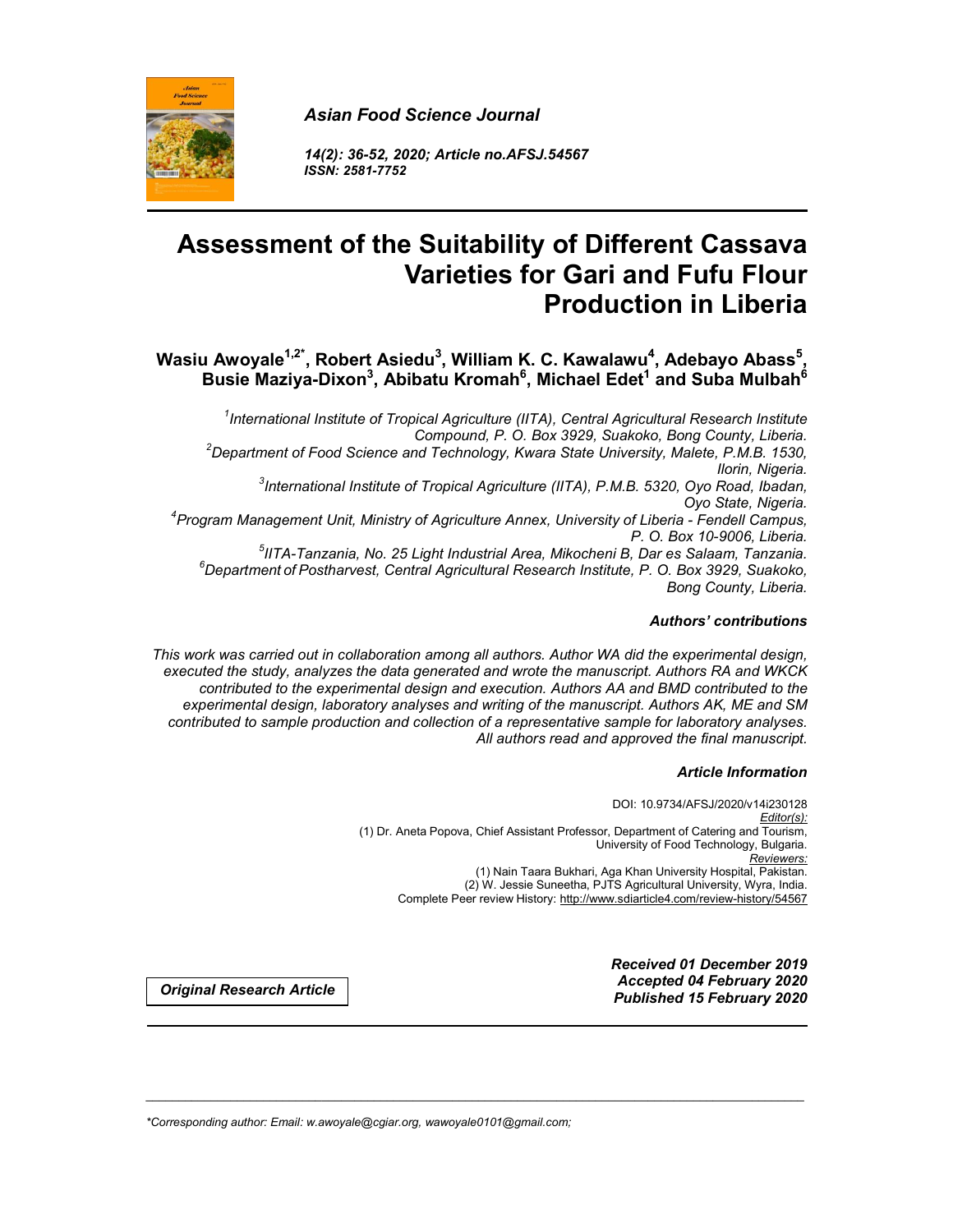# **ABSTRACT**

Different cassava varieties are available in Liberia, but there is little knowledge of their product suitability. Hence, the need to assess the potentials of these varieties to produce gari and fufu flour. The two products from ten improved and two local cassava varieties were characterized based on their yield and chemical, pasting and functional properties using standard methods. The results showed that TMS 96/0097 (gari 27.54%) and Butter cassava (fufu flour 27.35%) have the highest percentage yields. The starch content was higher in gari produced from TMS98/0505 (92.00%) and lower from TMS95/0289 (82.62%); the fufu flour starch content was higher in TMS98/0505 (90.59%) and lower in Bassa girl (84.75%). Gari and fufu flour produced from TMS96/0097 (507.38 RUV) and TMS00/0357 (506.04 RVU) had the highest final viscosity, and the products from TMS95/0289 (338.46 RVU and 336.80 RVU) had the least. The highest swelling power was found in gari (12.74%) and fufu flour (13.55%) produced from TMS92/0057 and the lowest in TMS91/0416 gari (8.23%) and TMS01/1235 fufu flour (8.31%). All the samples may form a paste below the boiling point of water (100°C) at < 7 min. However, cassava varieties and the interactions between varieties and locations had a significant  $(P < 0.05)$  effect on the properties of the products: Chemical (except ash content), pasting (except pasting temperature) and functional. Therefore, all the varieties may be suitable for gari and fufu flour production based on the quality preferred by the consumers.

*Keywords: Cassava varieties; gari; fufu flour; chemical properties; pasting properties; functional properties.*

# **1. INTRODUCTION**

Cassava (*Manihot esculenta*) has been earmarked as the crop that will fast-track rural industrial development and raise income for producers, processors, and traders [1] in most sub-Saharan African countries, including Liberia. Cassava is the second most important food crop after rice and is grown throughout the country, although the area covered may vary considerably for different counties. The biological characteristics of cassava, its ability to survive after cultivation, and the viability of its cuttings have contributed significantly to its spread [2] in Liberia.

The introduction of new high yielding tropical manioc selection (TMS) varieties to most African countries by national and international research organizations has transformed cassava. From being a low-yielding crop, which used to be in the range of 7–11 t/ha on farmers' fields, it can now produce between 30 and 45 t/ha when improved agronomic practices are combined with improved varieties [3-5]. The prospects of this high yield in terms of lower production costs/ha have made cassava a crop with the potential for large-scale production, capable of being used as a cash crop for both rural and urban consumers. Differences in varieties have been reported to play essential roles in the production of diversified food products, and have significantly affected the physicochemical, functional, and other quality characteristics of fufu, gari, cassava pellets, and composite flours [6-9].

Cassava varieties are selected by farmers not only to meet their income, food security, culinary, and agronomic needs, but also from the need to preserve their cultural identity while sustaining both the high yielding varieties introduced by researchers and the high yielding local varieties. This leads to the use of different varieties to produce gari and fufu, the major cassava products consumed in almost all the counties in Liberia, but with little or no understanding of the suitability of these varieties for the products. Knowledge of the suitability of different varieties for such highly demanded products will contribute to reducing the challenge of how to balance the requirements of farmers with those of processors and end-users, mainly where there may be a compromise in productivity for varieties with the highest expression of the processor- and consumer-preferred qualities [10].

Therefore, this study is aimed at assessing the suitability of different cassava varieties for gari and fufu flour production in Liberia.

#### **2. MATERIALS AND METHODS**

Ten improved varieties (TMS01/0040, TMS96/0097, TMS95/0166, TMS95/0306, TMS00/0357, TMS91/0416, TMS01/1235, TMS92/0057, TMS95/0289, and TMS98/0505) and two local varieties (Bassa girl and Butter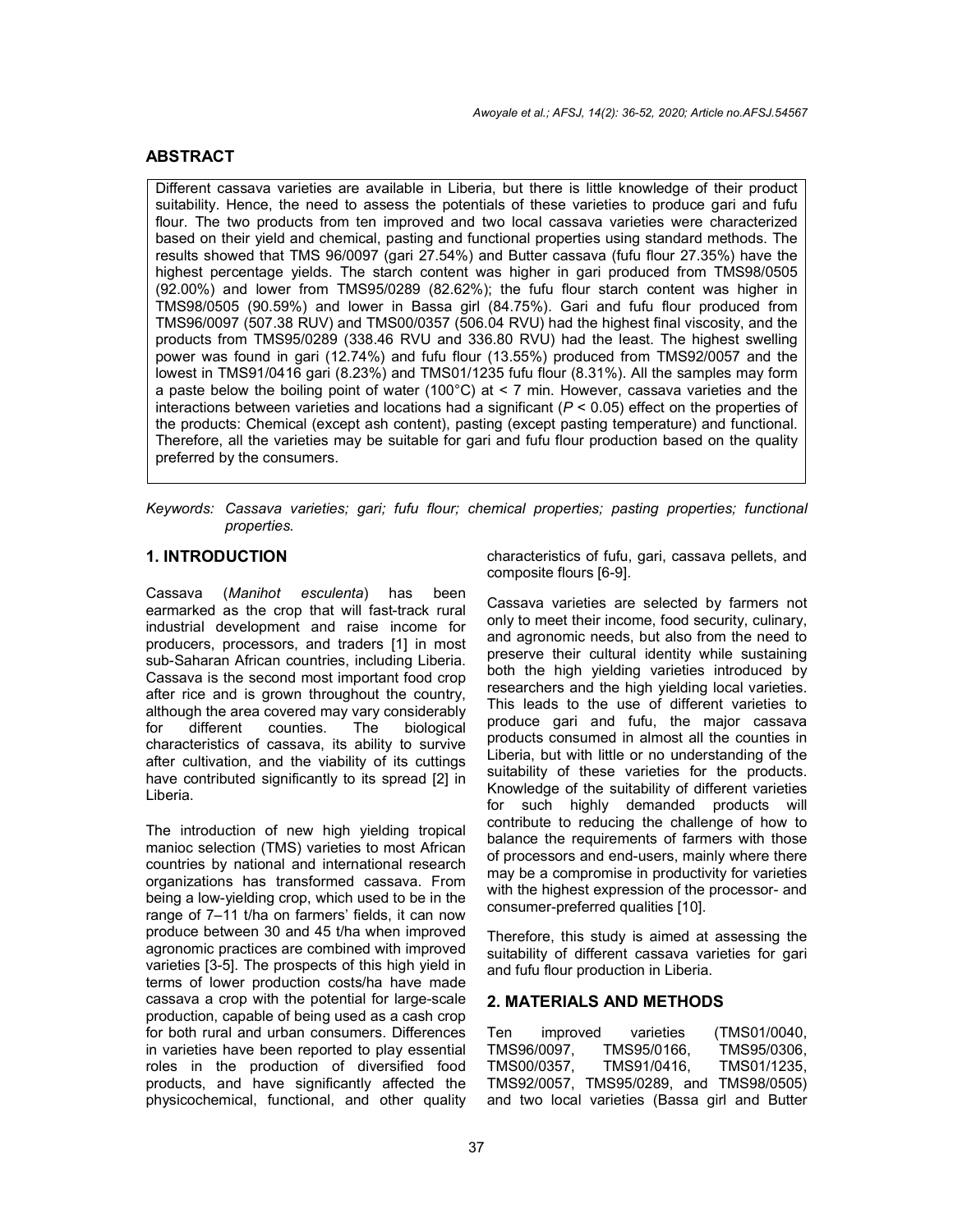cassava) were obtained from the demonstration farms of the International Institute of Tropical Agriculture (IITA) in Bomi, Grand Bassa, and Gbarpolu counties. The cassava was planted in June 2016 and harvested in June 2017 (12 months), to produce gari and fufu flour.

### **2.1 Production of Gari**

The gari samples were produced using the method described by Awoyale [11]. About 100 kg of freshly harvested cassava roots from each of the varieties and locations were peeled to remove the outer brown skin and inner thick cream layer and washed to remove stains and dirt. The peeled and washed roots were then grated, collected into woven polyethylene sacks, and fermented for three days. The fermented mash was placed on a manually operated pressing machine for dewatering. The dewatered cake was pulverized, sifted and roasted manually. The gari was allowed to cool and then packaged in polyethylene bags before laboratory analyses.

# **2.2 Production of Fufu Flour**

The traditional method of fufu flour production was used as reported by Sanni and Akingbala [12]. The roots (100 kg) from each of the varieties and locations, were peeled using a stainless-steel knife, washed with clean water, and soaked in fermenting drums for four days. The fermented roots were then sieved through a muslin cloth and allowed to form a sediment. The sediment was collected and packed in woven polyethylene sacks and dewatered using a manually operated pressing machine. The cake was pulverized and spread on a black polyethylene sheet for drying under the sun. The dried fufu was milled using a hammer mill, cooled, and packaged in polyethylene bags before laboratory analyses.

The percentage yield of the products (gari and fufu flour) was calculated by dividing the weight of the product by the weight of the fresh roots in percentages. The yield was done for each of the cassava varieties and locations.

### **2.3 Chemical Composition**

### **2.3.1 Moisture content**

About 3 g of the sample was weighed into a preweighed, clean dried dish and placed in a wellventilated oven (draft air Fisher Scientific Isotemp R Oven model 655F) maintained at 103 ± 2ºC for 24 hr. The loss in weight was recorded as the moisture content [13].

% moisture content = 
$$
\left(\frac{M_1 - M_2}{M_1 - M_0}\right) \times 100
$$

Where

 $M_0$  = Weight in g of dish<br> $M_1$  = Weight in g of c Weight in g of dish and sample before drying

 $M_2$  = Weight in g of dish and sample after drying  $M_1$ - $M_0$  =Weight of the sample prepared for drying

#### **2.3.2 Ash content**

The sample (3 g) was weighed into a welllabeled crucible and placed in the furnace (VULCANTM furnace model 3-1750) to burn off moisture and all organic constituents at 600ºC for 5 hr. The weight of the residue after incineration was recorded as the ash content [13].

% ash content = 
$$
\left(\frac{w_3 - w_1}{w_2}\right) \times 100
$$

 $W_3$  = Weight of crucible + ash  $W<sub>2</sub>$  = Weight of sample only  $W_1$  = Weight of crucible

# **2.3.3 Crude protein**

The crude protein was determined by a Kjeldahl method using the KjeltecTM model 2300 protein analyzer, as described in the Foss Analytical Manual, AB. [14]. A conversion factor of 6.25 was used to convert total nitrogen to percentage crude protein (displayed on the screen of the protein analyzer).

### **2.3.4 Fat content**

Crude fat was extracted from 3 g of the sample with hexane using a fat extractor (Soxtec System HT-2 fat extractor), and the solvent was evaporated to get the fat. The difference between the initial and final weights of the extraction cup was recorded as the crude fat content [13].

% Fat content  
= 
$$
\left(\frac{Wt \cdot \text{of flask} + \text{fat} - Wt \cdot \text{of the sample after drying}}{Wt \cdot \text{of the sample before drying}}\right) \times 100
$$

#### **2.3.5 Starch and sugar**

Finely ground sample (0.020 g) was weighed into centrifuge tubes and wetted with 1 ml of 95% ethanol. To this, 2 ml of distilled water was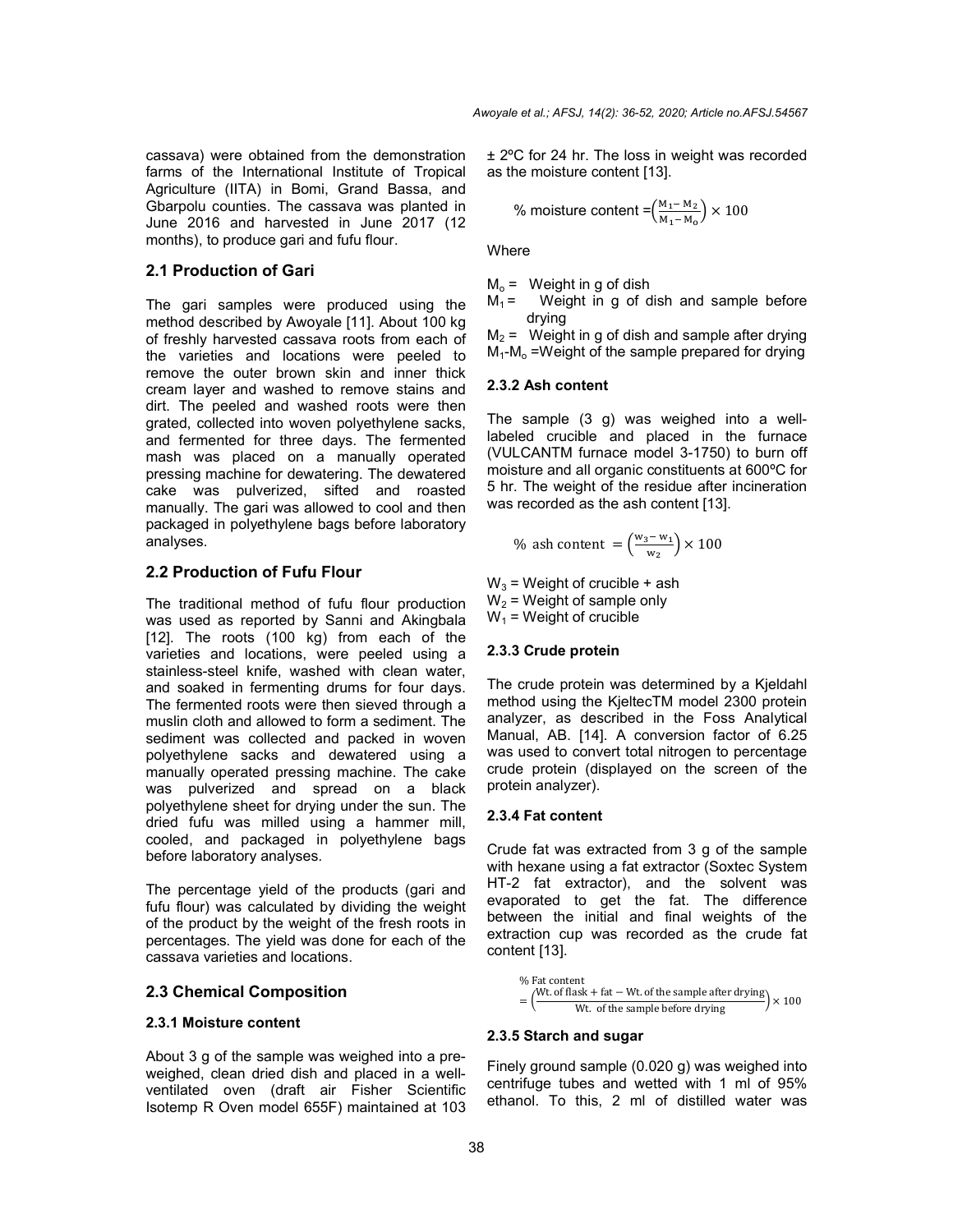added, followed by 10 ml of hot ethanol. The mixture was vortexed and centrifuged (Gallenkamp model 90-1, England) at 2000 rpm for 10 min. The supernatant was collected and used for free sugar analysis; the residue was used for starch analysis [15].

 $%$  Sugar content =  $\left(\frac{\text{Abs-Intercept} \times \text{Dilution factor} \times \text{Volume}}{\text{The weight of sample} \times \text{slope} \times \text{10000}}\right) \times 100$ 

Where:

Abs. = Absorbance; Dilution factor = 5; Volume = 20 ml

% Starch content  $=$  $\left(\frac{\text{Abs.-Intercept} \times \text{Dilution factor} \times \text{Volume} \times 0.9}{\text{The weight of sample} \times \text{slope} \times 10000}\right) \times 100$ 

Where:

Dilution factor = 20; Volume = 25 ml.

**Note:** The slope and intercept used for the calculations were from the standard glucose curve.

#### **2.3.6 pH-value**

Samples (5 g) were suspended in de-ionized water for 5 min at a ratio of 1:5 (w/w), and pH was measured using a digital pH meter (Orion Research Inc., USA, Model 720A) [13].

#### **2.3.7 Cyanogenic potential content**

The sample (30 g) was homogenized in 250 ml of 0.1 M orthophosphoric acid; the homogenate was centrifuged, and the supernatant was extracted. About 0.1 ml of the extract was treated with linamarin standard to get the total cyanogenic potential. Another assay was run with 0.1 ml of extract, but 0.1 ml of 0.1 M phosphate buffer (pH 6.0) was used to give the non-glucosidic cyanogenic potential. A third assay was then run with 0.6 ml of extract that was added to 3.4 ml of McIlvaine buffer (pH 4.5). It was properly mixed, and 0.2 ml of 0.5% chloramine T and 0.8 ml of color reagent were added to give the free cyanogen [16]. A standard curve was then obtained by plotting absorbance<br>values  $(y-axis)$  against the standard values (y-axis) against the standard concentration (x-axis): linamarin = 125 ml/ (sample weight × 0.01093); Non-glucosidic cyanogen = 125 ml/ (sample weight  $\times$  0.03176); free cyanide =  $125$  ml/ (sample weight  $\times$ 0.04151).

#### **2.4 Pasting Properties**

The pasting properties of the samples were determined using a Rapid Visco Analyzer (RVA) (Model RVA-4C, Newport Scientific, Warriewood, Australia) interfaced with a personal computer equipped with the Thermocline Software supplied by the same manufacturer [17].

#### **2.5 Functional Properties**

#### **2.5.1 Bulk density**

About 7 g of the sample was weighed into a 50 ml graduated measuring cylinder [13]. The cylinder was tapped gently against the palm until a constant volume was obtained, and the bulk density (BD) was calculated.

 $BD = \frac{Weight \space of \space sample}{The \space volume \space of \space the \space sample \space after \space tapping}$ 

#### **2.5.2 Water and oil absorption capacities**

The water and oil absorption capacities of the samples were determined using the method described by Beuchat [18].

#### **2.5.3 Swelling power**

This was determined following the method described by Leach et al. [19] with modification for small samples. A sample of 0.1 g was weighed into a weighed test tube; 10 ml of distilled water was added and heated in a water bath (Thelco, model 83, USA) at a temperature of 60ºC for 30 min with continual shaking within the heating period. In the end, the test-tube was centrifuged (Gallenkamp model 90-1, England) at 2200 rpm for 15 min to facilitate the removal of the supernatant. This was carefully decanted, and the weight of the starch paste was taken. The swelling power was then calculated.

Swelling power = The weight of the starch paste The weight of the dry starch sample x 100

#### **2.5.4 Solubility index**

The solubility index of the samples was evaluated by weighing l g into a test tube with the addition of 20 ml of distilled water. This was subjected to heating in a water bath at a temperature of 60ºC for 30 min. At the end of the heat, it was centrifuged at 2500 rpm for 20 min; 10 ml of the supernatant was decanted and dried to constant weight, and the solubility was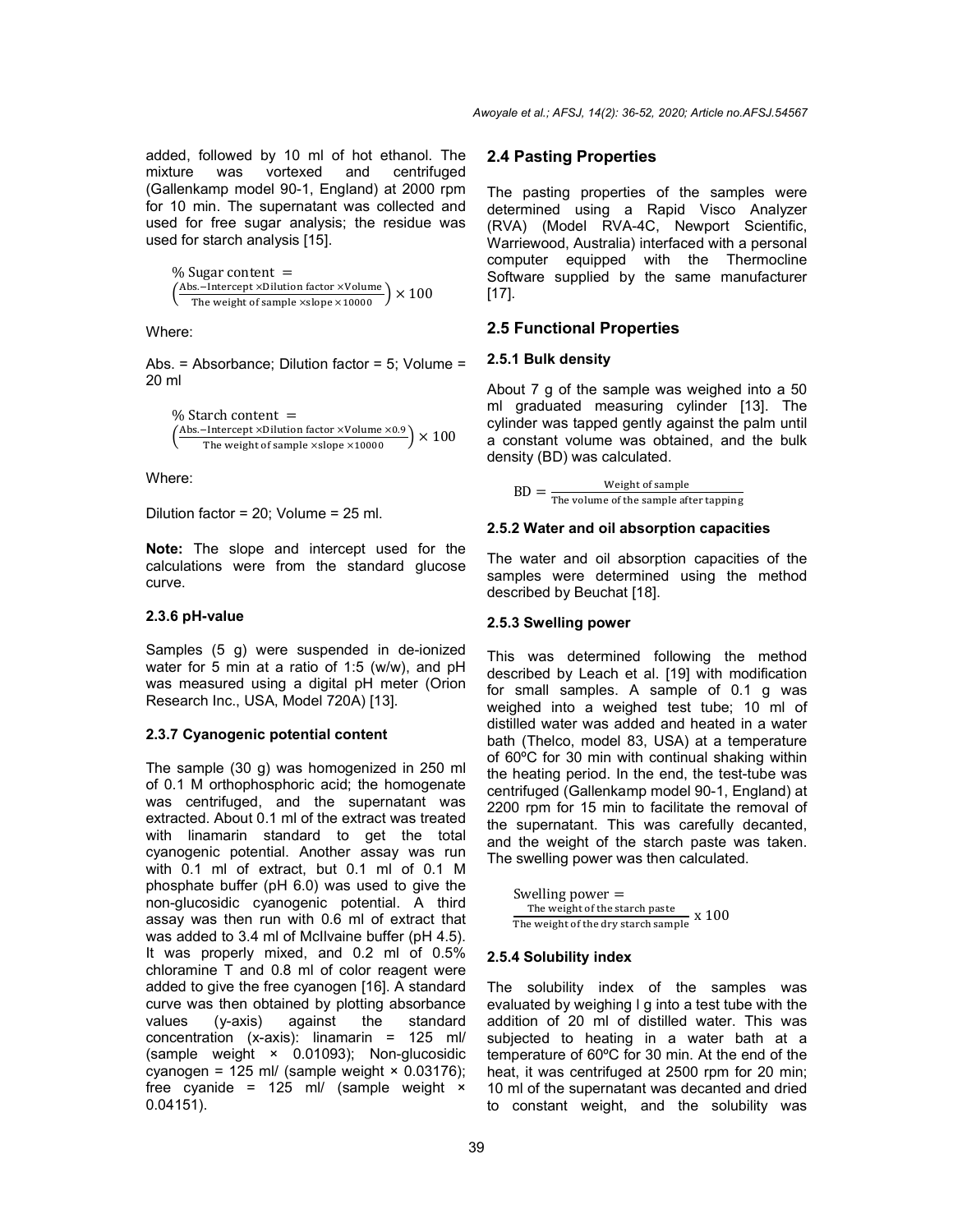expressed as the percentage by weight of dissolved starch from a heated solution [20].

Solubility index  $=$   $\frac{\text{Weight of solubes}}{\text{Weight of sample}}$  x 100

#### **2.5.5 Least gelation concentration**

The method of Coffman and Gracia [21] was used in the determination of the least gelation concentration. Appropriate sample suspensions were weighed into 5 ml of distilled water each to make 2-20% (w/v) suspensions. The test tubes containing these suspensions were heated for 1 hr in boiling water (bath) followed by rapid cooling under running tap water. The test tubes were further cooled for an hour under the running water, and the least gelation concentration was determined as the concentration when the sample did not slip or fall from the inverted test tube.

#### **2.5.6 Dispersibility**

This was determined by the method described by Kulkarni et al. [22]. Samples (10 g) were weighed into a 100 ml measuring cylinder, and distilled water was added to reach a volume of 100 ml. The mixture was stirred vigorously and allowed to settle for 3 hr. The volume of settled particles was recorded and subtracted from 100. The difference was then reported as the percentage dispersibility.

### **2.6 Statistical Analysis**

Analysis of variance (ANOVA) and separation of the mean values (using Duncan's Multiple Range Test at  $P \leq 0.05$ ) were calculated using Statistical Package for Social Scientists (SPSS) software (version 21.0).

# **3. RESULTS AND DISCUSSION**

### **3.1 The Yield of Cassava Products**

The knowledge of product yield (Fig. 1) is an essential physical and economic factor in screening cassava varieties for products [23]. Hence, for intending investors, TMS 96/0097 (27.54%) could be used to maximize profit for gari production and Butter cassava (27.35%) for fufu flour because these varieties have the highest percentage yield. It is important to add that apart from high dry matter content, varieties, and environment may affect product yield [24]; this is the situation in the present study. Generally, in the absence of TMS 96/0097, the use of TMS00/0357 (24.81%), TMS91/0416 (25.40%), and TMS 92/0057 (25.68%) could be profitable in gari production because their yield corresponds to the standard ratio of 1:4 [25]. That is, for every four tons of fresh cassava, 1 ton of gari is produced. Similarly, in the absence of Butter cassava, the use of TMS00/0357 (24.75%), TMS92/0057 (22.95%), TMS95/0306 (21.91%), and TMS96/0097 (25.10%) could be used profitably to produce fufu flour owing to their yield which exceeds the standard ratio of 1:5 for fufu production (Fig. 1). Also, the variations in the yields of gari and fufu flour may be attributed to an increasing difficulty in peeling, and greater losses of the pulp as peel and fiber are removed during sieving/sifting [26].

# **3.2 The Chemical Composition of Products from Different Varieties**

The results of the chemical composition of gari (Table 1a) and fufu flour (Table 1b) produced from different varieties showed that varieties and the interactions between varieties and locations (except for ash content) had a significant (*P* < 0.05) effect on all the properties. However, the location had no significant effect (*P* > 0.05) on the protein, ash, and cyanogenic potential contents of the gari and fufu flour samples. The mean of the chemical composition of the gari produced is moisture 11.75%, starch 87.37%, sugar 3.40%, pH 4.95, protein 0.46%, fat 0.83%, ash, 0.80%, and cyanogenic potential 1.46 mg HCN/kg. Similarly, the mean of the chemical composition of the fufu flour is moisture 12.03%, starch 87.05%, sugar 3.44%, pH 4.74, protein 0.39%, fat 0.84%, ash 0.74%, and cyanogenic potential 1.69 mg HCN/kg.

Sanni et al. [27] reported that the lower is the initial moisture content of a product to be stored, the better storage stability will be. The moisture content of the gari samples ranged from 7.32 to 15.59%; gari produced from TMS95/0289 had the highest value, and that from TMS98/0505 had the lowest. Fufu flour, on the other hand, had a moisture content of between 7.31 and 15.72%, with flour from TMS95/0166 having the most and that from Bassa girl the least. This implied that gari produced from TMS98/0505 and fufu flour from Bassa girl may store longer compared with products from TMS95/0289 and TMS05/0166 because their moisture contents are lower than the 10% stipulated by the Codex Alimentarius Commission [28]. However, it is imperative to package and store products properly during marketing to avoid moisture absorption.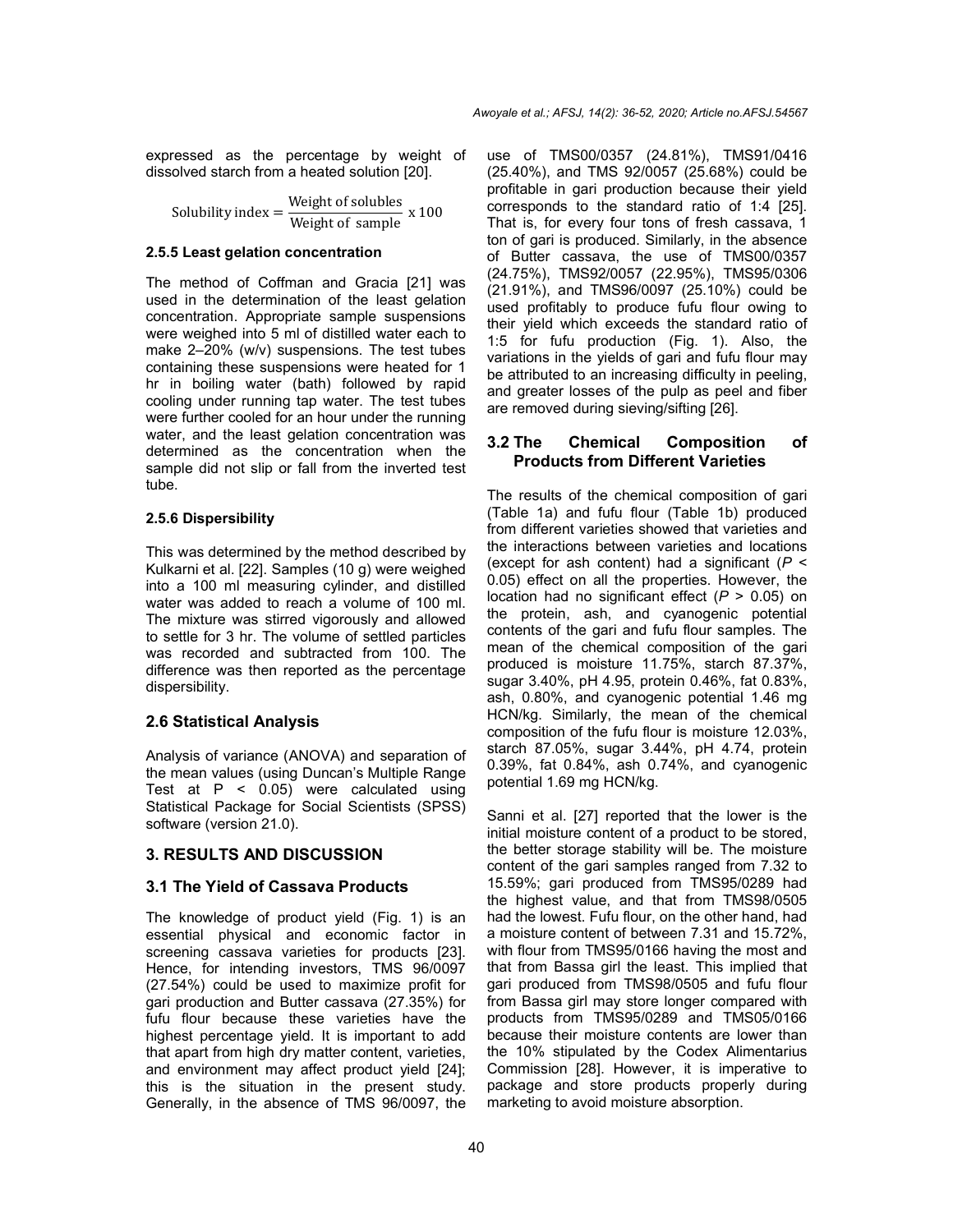The starch content, which determines the texture of gari pastes, is one of the critical indices of gari quality [26]. The starch content was higher in gari produced from TMS98/0505 (92.00%) and lower in that of TMS95/0289 (82.62%). Fufu flour starch content ranged between 84.75 and 90.59%; fufu flour from TMS98/0505 had the highest and that from Bassa girl the lowest. The breakdown of the starch into sugar during gari production (fermentation) was higher in Bassa girl (4.29%) and lower in TMS01/1235 (2.78%) [26]. For fufu flour, starch breakdown into sugar was higher in the product from TMS00/0357 (4.66%) and lower in that from Butter cassava (2.85%). Surprisingly, the yield of gari from TMS95/0289 (21.62%) was higher than that from TMS98/0505 (18.66%); the yield of fufu flour was higher from Bassa girl (20.30%) and lower from TMS98/0505 (18.50%) (Fig. 1). This could be attributed to another component of the products, varietal differences, and locations.

The pH values measure the degree of acidity or alkalinity of fermented products [29]. The pH values ranged in gari samples from 4.05 to 6.55. Gari produced from TMS01/1235 had the lowest, and that from TMS95/0289 the highest. This implies that TMS01/1235 gari will be sourer when consumed than that from TMS95/0289 which may be bland in taste. Fufu flour produced from TMS95/0289 (6.45) had the highest pH value, and that from TMS01/1235 (4.14) the lowest. This means that the activity of the lactic acid bacteria is more pronounced in fufu flour produced from TMS01/1235 than in that from TMS95/0289, because of their pH values [30]. The breakdown of starch in the fresh roots by *Corynebacterium manihot* to simple sugars and the subsequent fermentation to produce lactic and formic acids may be responsible for the low pH values in some of the gari and fufu flours [31].

It is known that cassava and its products are very low in protein and fat content [32,33]. Gari from the local cassava varieties (Bassa girl and Butter cassava) had the highest protein content (0.88%), and that from TMS96/0097 (0.17%) had the lowest. The fat content was higher in gari produced from Butter cassava (1.55%) and lower in that from TMS01/0040. This variation could be due to the varietal difference. The protein content in fufu flour ranged from 0.17% (TMS95/0289) to 0.78% (TMS91/0416). The fat content of the fufu flour was higher from TMS96/0097 (1.33%) and lower in that from TMS01/0040 (0.51%).

The ash content of the gari ranged from 0.25% (TMS95/0306) to 3.61% (TMS95/0289. Fufu flour produced from Bassa girl (1.51%) was higher in ash content, and that produced from TMS95/0289 (0.25%) was lower. Ash content reflects the mineral status even though contamination during processing could indicate a high concentration in a sample [34]. The Codex Alimentarius Commission standard for ash content is 1.50% [28]. This means that gari from TMS95/0289 might have been contaminated by either the grating machine or roasting pan during processing because its ash content exceeds the stipulated value of the Codex Alimentarius Commission. The ash content of the fufu flour samples falls within the stipulated standard of the Codex Alimentarius Commission [28].

A limiting characteristic for a human that depends on cassava roots as food is the toxicity of hydrogen cyanide, which occurs because of the hydrolysis of cyanogenic glucosides, a group of nitrile-containing compounds that yield cyanide following enzymatic breakdown [35,36]. The cyanogenic glycoside is toxic to humans if the cassava is not adequately processed before consumption. Gari produced from TMS95/0166 (0.64 mg HCN/kg) had the lowest cyanogenic potential, and that from TMS92/0057 (2.52 mg HCN/kg) had the highest. The cyanogenic potential of the fufu flour ranged between 0.52 mg HCN/kg for that from TMS95/0166 and 4.15 mg HCN/kg for the product from Butter cassava. However, the cyanogenic potential of all the gari and fufu flour samples is very low compared to the Codex Alimentarius Commission's standard of 10 mg HCN/kg [28].

# **3.3 Pasting Properties of Cassava Products from Different Cassava Varieties**

Because the gari samples may be reconstituted with hot water into *eba* and fufu flour samples may be cooked into a paste, then pasting properties become important in predicting their behavior during and after cooking [36]. The pasting properties of the gari samples showed that the mean peak viscosity is 543.56 RVU, trough viscosity 291.35 RVU, breakdown viscosity 252.20 RVU, final viscosity 416.65 RVU, setback viscosity 125.30 RVU, peak time 4.78 min, and pasting temperature 76.72 °C (Table 2a). For the fufu flour samples, the mean of the pasting properties is peak viscosity 525.06 RVU, trough viscosity 298.78 RVU, breakdown viscosity 226.28 RVU, final viscosity 430.46 RVU, setback viscosity 13.67 RVU, peak time 4.86 min, and pasting temperature 76.69ºC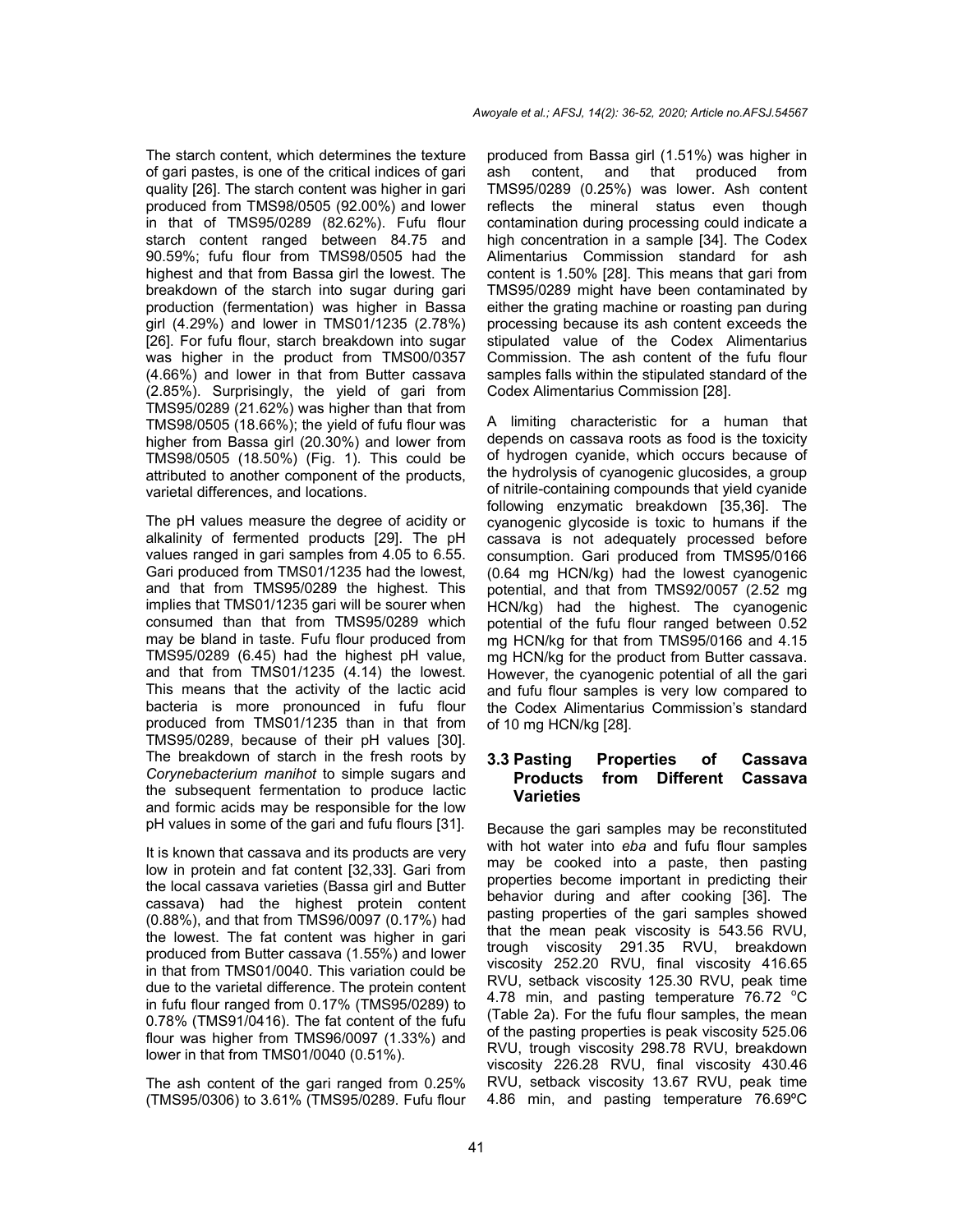(Table 2b). Additionally, varieties, location (except for trough viscosity) and the interactions between varieties and location significantly (p<0.05) affected all the pasting properties of the gari and fufu flour samples except for the pasting temperature, which was not significantly (*P* > 0.05) affected (Table 2a and 2b).

The pasting temperature is a measure of the minimum temperature required to cook a given food sample. It has implications for the stability of other components in a formulation and indicates energy costs [17]; it implies that the reconstitution of the gari produced from TMS92/0057 (60.14ºC) into *eba* may consume less energy than that from Butter cassava (84.55ºC) because of its low pasting temperature. The energy consumption for the cooking of the fufu flour produced from TMS98/0505 (72.73ºC) will be less than that from Butter cassava (84.58ºC) for the same reason. However, all the gari and fufu flour samples will form a paste below the boiling point of water (100ºC); thus, low energy will be consumed when *eba* and cooked fufu paste are produced from them. The peak time, which is a measure of the cooking time, is higher in gari produced from Bassa girl (5.57 min.) and lower in that from TMS95/0306 (4.32 min.), although all the gari samples may form a paste in less than 7 min [37,38]. Cooking the fufu flour samples into a paste may also take less than 6 min., as the peak time ranged from 4.13 min (for TMS95/0289) to 5.40 min (for Butter cassava).

Peak viscosity is the maximum viscosity developed during or soon after the heating process, which contributes to the excellent texture of the paste [39]. Thus, consumers that prefer firm-textured *eba* may use gari produced from TMS95/0306 (680.99 RVU), while those that prefer soft textured *eba* may use gari from Butter cassava (371.69 RVU). Similarly, firmtextured fufu paste may be produced from TMS95/0289 (709.71 RVU), and soft textured paste from TMS98/0505 (296.88 RVU) because of their peak viscosities.

The rate of starch breakdown depends on the nature of the material, the temperature, and the degree of mixing and shear applied to the mixture [17]. Also, the higher the breakdown viscosity, the lower is the ability of the sample to withstand heating and shear stress during cooking. Hence, gari and fufu flour produced from TMS95/0289 (406.67 RVU and 447.88 RVU) may not withstand heating and shear stress during cooking into *eba* and cooked fufu paste compared to that of Bassa girl (101.64 RVU) and Butter cassava (103.52 RVU) because of the high breakdown viscosity.

The final viscosity is the pasting parameter most commonly used to determine the quality of a starch-based sample as it indicates the ability of the material to form a gel after cooking [27]. This means that gari produced from TMS96/0097 (507.38 RUV), with the highest final viscosity, may form a gel more easily after cooking than that from TMS95/0289 (338.46 RVU) with the lowest final viscosity. Also, paste formation may be easier in fufu flour produced from TMS00/0357 (506.04 RVU) than that from TMS95/0289 (336.80 RVU) due to the high final viscosity.

The setback viscosity is the viscosity after cooling to 50ºC or the viscosity of the cooked paste. It is a stage where retrogradation or reordering of starch molecules occurs. Lower setback viscosity during the cooling of the paste indicates higher resistance to retrogradation [40,41]. This implies that *eba* produced from TMS95/0306 gari (74.92 RVU) may not retrograde easily because of its lower setback viscosity, compared to *eba* from TMS98/0505 gari (177.58 RVU). Likewise, cooked paste produced from TMS95/0289 fufu flour (74.96 RVU) may not retrograde easily compared to that produced from TMS01/1235 fufu flour (187.27 RVU) owing to its low setback viscosity.

# **3.4 Functional Properties of Products from Different Varieties**

As the functional properties of foods are known to affect their end-use, how a food behaves during preparation for consumption, the water absorption capacity, oil absorption capacity, bulk density, dispersibility, swelling power, solubility index, and least gelation concentration, will be necessary to the end-users of the gari and fufu flour of the present study (Awoyale et al. 2015). The mean of the functional properties of the gari samples is water absorption capacity 358.70%, oil absorption capacity 119.19%, bulk density 53%, dispersibility 52.17%, swelling power 10.41%, solubility index 4.21%, and least gelation concentration 17.42% (Table 3a). In the same way, the mean of the functional properties of the fufu flour is water absorption capacity 356.33%, oil absorption capacity 108.56%, bulk density 55%, dispersibility 52.13%, swelling power 10.53%, solubility index 4.66%, and least gelation concentration 16.35% (Table 3b). It is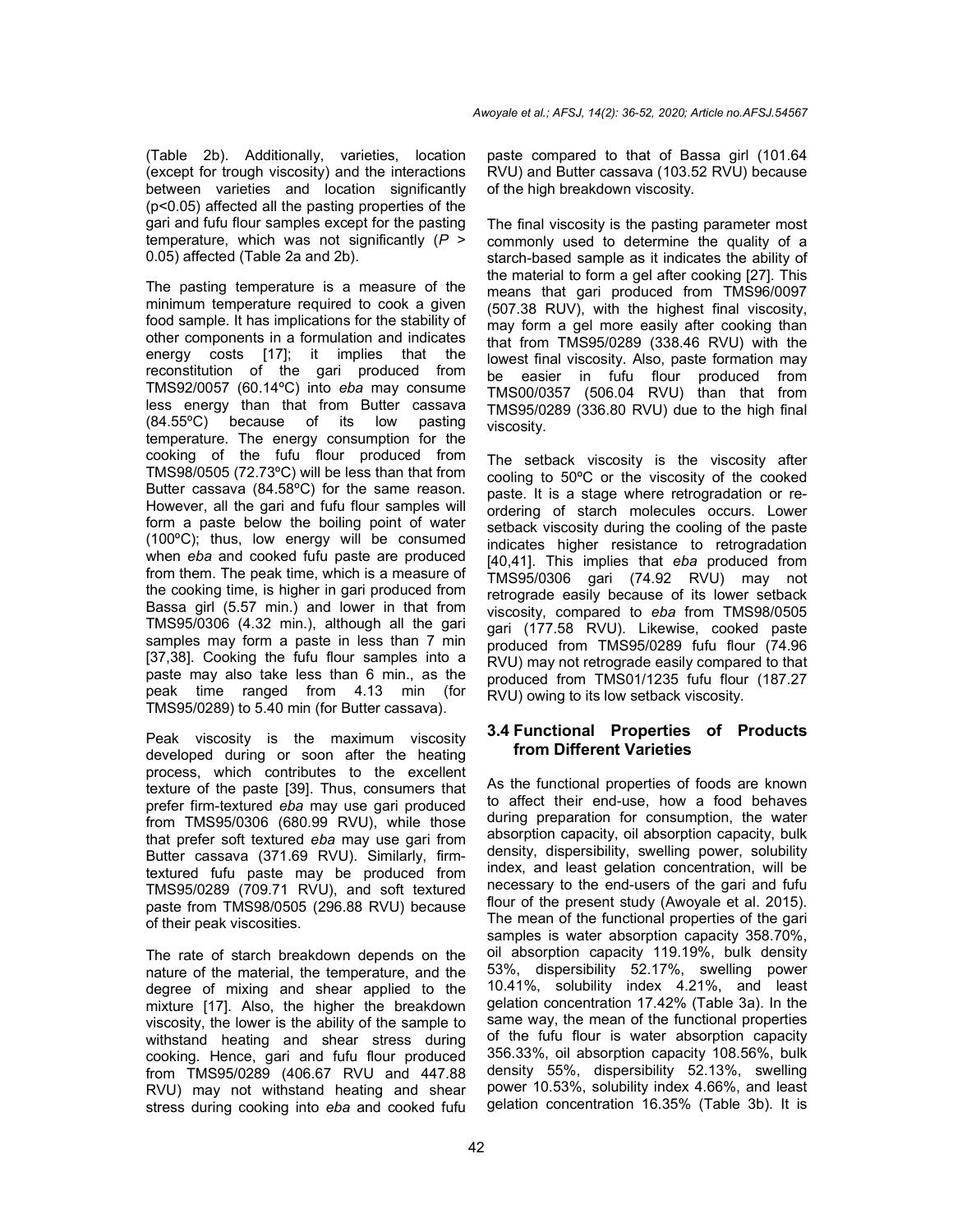important to add that the functional properties of the gari and fufu flour samples were significantly affected (p<0.05) by the varieties and location, and the interactions between them (Table 3a and 3b).

The ability to absorb water is an essential property for most starchy foods and is a function of smaller granule sizes and, thus, higher solubility [42]. The gari produced from TMS98/0505 (693.18% and 129.34%) had the highest values of the water and oil absorption capacities, and that from TMS91/0416 (140.64% and 109.50%) the lowest. This means that gari produced from TMS98/0505 may absorb more water when reconstituted into *eba* and more oil when consumed with the preferred soup because of its high water and oil absorption capacities compared with TMS91/0416 with lower values. Similarly, fufu flour produced from TMS98/0505 (669.11%) may absorb more water when reconstituted before cooking into paste compared with that of TMS95/0166 (133.89%) because of its high water absorption capacity. More oil may be absorbed by the cooked fufu paste produced from Bassa girl (127.63%) during consumption compared with paste from TMS00/0357 (95.46%) because of its high oil absorption capacity.

A measure of the minimum amount of starchy food needed to form a gel in a given volume of water is known as the least gelation concentration. The higher the least gelation concentration, the higher the amount of starch needed to form a gel; thus, a lower least gelation concentration will have a favorable economic

impact on use since less starchy food would be required to make food gels [38]. Consequently, it will be more economical on the part of the consumers to use gari produced from TMS96/0097 (15.02%) for *eba* because of its lower least gelation concentration than from TMS98/0505 (20.04%), which has a higher least gelation concentration value. Likewise, fufu flour from TMS91/0416 (10.04%) may be more economical for consumers as a small quantity of the flour may give more cooked paste than that from TMS95/0166 (20.08%) because of the low least gelation concentration.

The bulk density of any product is very important in choosing the right packaging material. This is because the lower the bulk density value, the higher the amount of the product that could be packaged in each volume of the container; this will reduce the space occupied and the costs of packaging and transportation [43]. This means that more of the gari produced from TMS95/0289 (40%) may fill a smaller space in packaging materials, and thus reduce the costs of packaging materials and transport because of its low bulk density, compared to that from TMS98/0505 (70%) with a higher bulk density. Also, fufu flour from TMS95/0306 and TMS00/0357 (43%) may occupy smaller spaces in packaging materials and thus reduce the amount spent on packaging and transportation because of their low bulk density compared to TMS01/1235 (72%) with a higher bulk density.

Dispersibility is a measure of the reconstitutability of starchy foods in water. The higher the dispersibility, the better the starchy food



**Fig. 1. The yield of gari and fufu flour produced from different cassava varieties** \*The product yield is an average value for each of the cassava varieties from each location processed into gari *and fufu flour*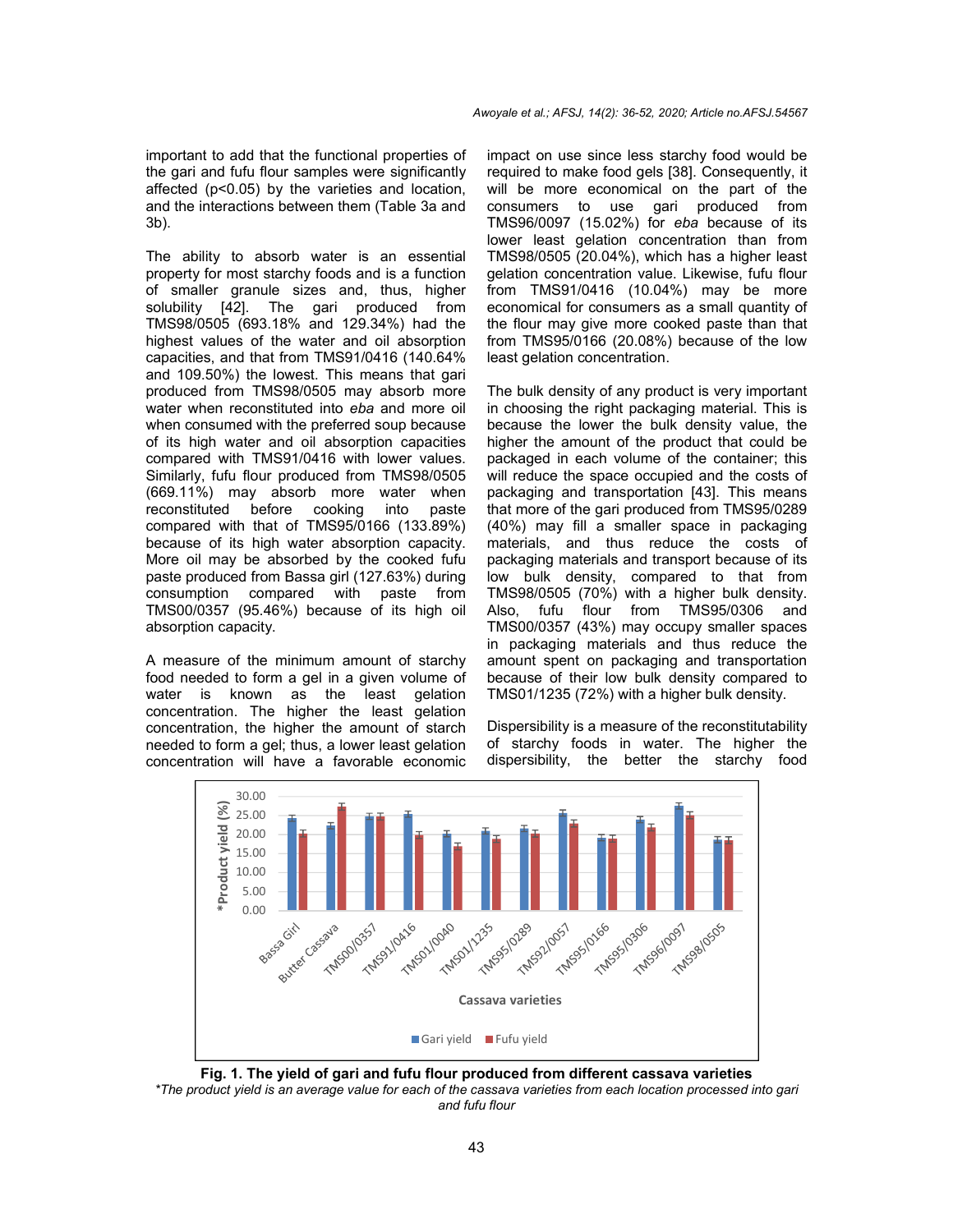|                            | No. | Moisture (%)      | Starch (%)         | Sugar (%)          | pH                | Protein (%)        | Fat (%)             | Ash (%)           | CNP (mg HCN/kg)   |
|----------------------------|-----|-------------------|--------------------|--------------------|-------------------|--------------------|---------------------|-------------------|-------------------|
| <b>Cassava varieties</b>   |     |                   |                    |                    |                   |                    |                     |                   |                   |
| Bassa girl                 | 3   | $9.44 \pm 0.18$ g | 85.46±1.18e        | $4.29 \pm 0.75a$   | $4.85 \pm 0.01$ g | $0.88 \pm 0.01a$   | $0.90 \pm 0.15$ b-d | $1.51 \pm 0.05$ b | .88±0.99ab        |
| Butter cassava             | 3   | 10.05±0.80f       | 88.30±0.29c        | $3.10 \pm 0.06e$   | 4.74±0.09h        | $0.88 \pm 0.20a$   | $1.55 \pm 0.58a$    | $1.18 \pm 0.16 b$ | $2.33 \pm 0.75a$  |
| TMS01/0040                 | 3   | $10.23 \pm 0.27f$ | 86.46±2.24d        | $3.03 \pm 0.20$ ef | 4.36±0.17i        | $0.62 \pm 0.33$ bc | $0.28 \pm 0.07$ f   | $1.14 \pm 0.15$ b | .86±1.43ab        |
| TMS96/0097                 | 3   | 11.60±0.87e       | 86.37±1.78d        | $3.76 \pm 0.54$    | 5.50±0.17d        | $0.17 \pm 0.00e$   | $1.09 \pm 0.21$ b   | $0.46 \pm 0.18$   | $0.69 + 0.28$ b   |
| TMS95/0166                 | 3   | 14.58±1.07b       | 86.61±3.20d        | $3.49 \pm 0.76c$   | 5.54±1.23c        | $0.20 \pm 0.07e$   | $0.97 \pm 0.27$ bc  | $0.34 \pm 0.14 b$ | $0.64 \pm 0.20$   |
| TMS95/0306                 | 3   | 14.10±1.18c       | $91.85 \pm 0.02a$  | $3.32 \pm 0.06$ d  | $5.09 \pm 1.14e$  | $0.23 \pm 0.09e$   | $0.64 \pm 0.22e$    | $0.25 \pm 0.12 b$ | $0.65 \pm 0.06$   |
| TMS00/0357                 | 3   | 15.49±1.50a       | 88.58±0.90c        | $3.69 \pm 0.09 b$  | $5.01 \pm 0.94$ f | $0.21 \pm 0.09e$   | $0.93 \pm 0.11$ bc  | $0.45 \pm 0.02 b$ | $0.75 \pm 0.13 b$ |
| TMS91/0416                 | 3   | 13.83±0.08d       | 84.24±0.29f        | $3.44 \pm 0.04c$   | $6.22 \pm 0.00$   | $0.79 \pm 0.12$ ab | $0.69 \pm 0.06$ de  | $0.33 \pm 0.03 b$ | $0.89 \pm 0.04$   |
| TMS01/1235                 | 3   | 7.65±1.36i        | 86.11±0.26de       | $2.78 \pm 0.07$ g  | $4.05 \pm 0.141$  | $0.51 \pm 0.28$ cd | $0.83 \pm 0.11$ c-e | $0.64 \pm 0.24$ b | $2.37 \pm 0.50a$  |
| TMS92/0057                 | 3   | $8.84 \pm 0.80 h$ | 90.42±0.54b        | $3.08 \pm 0.13e$   | $4.29 \pm 0.10$ j | $0.79 \pm 0.34$ ab | $1.02 \pm 0.13$ bc  | $0.78 + 0.32b$    | $2.52 \pm 0.96a$  |
| TMS95/0289                 | 3   | 15.59±0.04a       | $82.62 \pm 0.57$ g | $3.35 \pm 0.08$ d  | $6.55 \pm 0.01a$  | $0.34 \pm 0.00$ de | $0.42 \pm 0.04$ f   | $3.61 \pm 4.53a$  | $.54 \pm 0.05$ ab |
| TMS98/0505                 | 3   | 7.32±0.00i        | 92.00±7.91a        | $2.97 \pm 0.50$ f  | $4.19 \pm 0.01k$  | $0.26 \pm 0.12e$   | $0.67 \pm 0.12$ de  | $0.78 + 0.01$     | $2.48 \pm 0.62a$  |
| <b>Location (Counties)</b> |     |                   |                    |                    |                   |                    |                     |                   |                   |
| Bomi                       | 36  | $12.23 \pm 3.10a$ | 86.83±2.41b        | $3.57 \pm 0.72a$   | 4.95±0.87b        | $0.41 \pm 0.30a$   | $0.78 \pm 0.31 b$   | $0.66 \pm 0.47a$  | 1.31±0.95a        |
| Gbarpolu                   | 36  | 11.34±2.84c       | 88.68±4.62a        | $3.42 \pm 0.70$    | $4.99 \pm 0.84a$  | $0.47 \pm 0.30a$   | $0.80 \pm 0.31$ b   | $0.60 \pm 0.41a$  | .29±1.00a         |
| Grand Bassa                | 36  | 11.66±2.94b       | 86.49±2.91c        | $3.18 \pm 0.21c$   | $4.92 \pm 1.08c$  | $0.50 \pm 0.37a$   | $0.94 \pm 0.56a$    | $1.20 \pm 1.64a$  | $.82 \pm 1.01a$   |
| Mean                       |     | 11.75             | 87.37              | 3.40               | 4.95              | 0.46               | 0.83                | 0.80              | 1.46              |
| P Variety                  |     | $***$             | $***$              | $***$              | $***$             | $***$              | $***$               | $***$             | $***$             |
| P Location                 |     | $***$             | $***$              | $***$              | $***$             | <b>NS</b>          | $***$               | <b>NS</b>         | <b>NS</b>         |
| P Variety x Location       |     | $***$             | $***$              | $***$              | $***$             | $***$              | $***$               | <b>NS</b>         | $***$             |

**Table 1a. Chemical composition of gari produced from different cassava varieties**

No. - Number of samples; CNP - Cyanogenic potential; NS - Not significant (P > 0.05); \*\*P < 0.01, \*\*\*P < 0.001; Means with different letters on the same column are significantly *different at P < 0.05*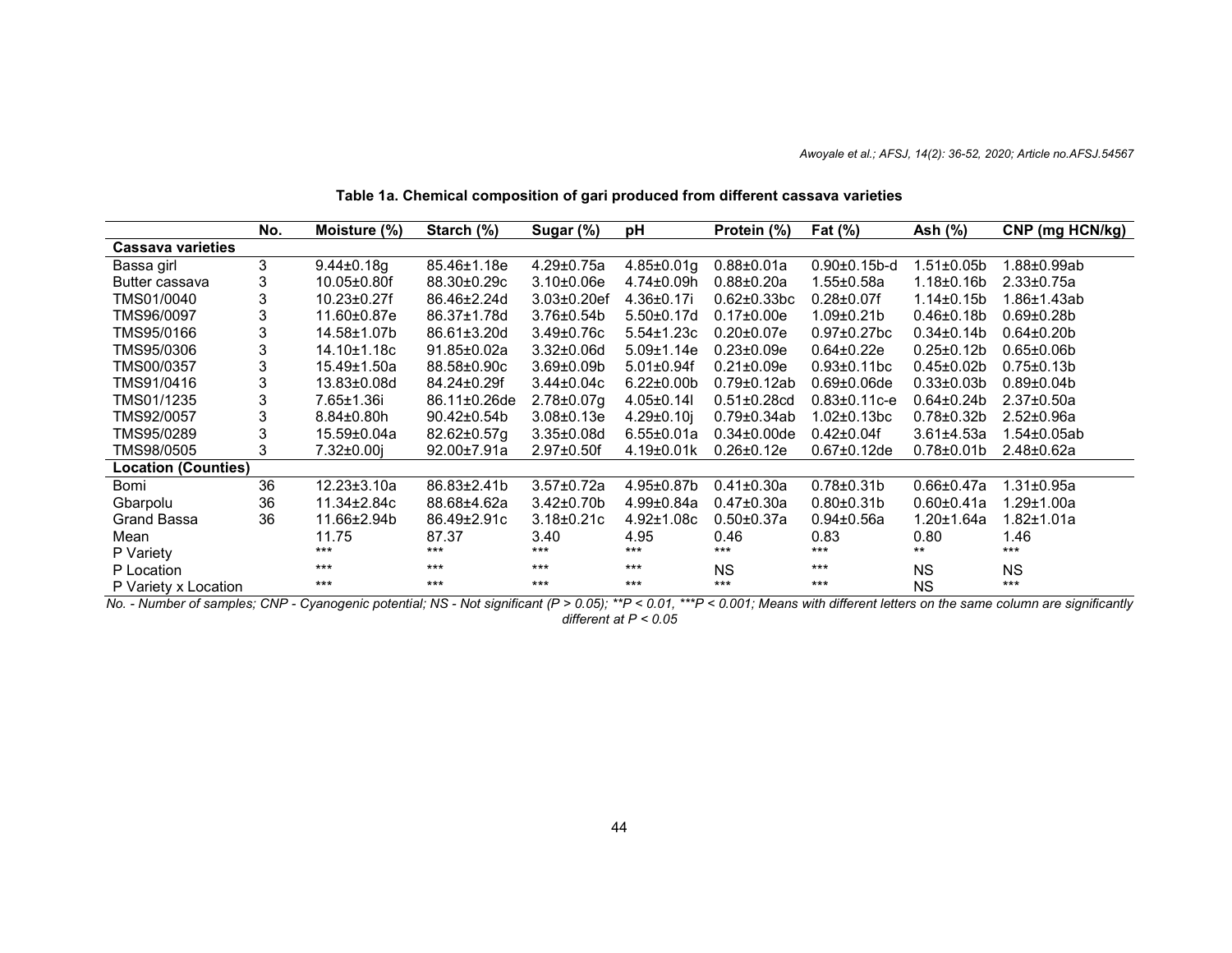|                                   | No. | Moisture (%)      | Starch $(\%)$       | Sugar (%)          | pH                | Protein (%)         | Fat $(\%)$          | Ash (%)             | CNP (mg HCN/kg)   |
|-----------------------------------|-----|-------------------|---------------------|--------------------|-------------------|---------------------|---------------------|---------------------|-------------------|
| <b>Cassava varieties</b>          |     |                   |                     |                    |                   |                     |                     |                     |                   |
| Bassa girl                        | 3   | $7.31 \pm 0.31$ g | 84.75±0.14g         | $3.18 \pm 0.06e$   | $4.30 \pm 0.01$ i | $0.70 \pm 0.00$ ab  | $0.90 \pm 0.07$ b   | $1.51 \pm 0.00a$    | $1.14 \pm 0.14c$  |
| Butter cassava                    | 3   | 10.30±0.03e       | $85.75 \pm 2.46f$   | $2.85 \pm 0.35$ g  | $4.41 \pm 0.21$ h | $0.53 \pm 0.14$ bc  | $0.74 \pm 0.13$ b-d | 1.29±0.12c          | $4.15 \pm 2.13a$  |
| TMS01/0040                        | 3   | $10.27 \pm 0.25e$ | $86.57 \pm 2.88$ de | $3.11 \pm 0.20$ ef | $4.61 \pm 0.34e$  | $0.41 \pm 0.24$ cd  | $0.51 \pm 0.43e$    | $1.14 \pm 0.66$ d   | $1.60 \pm 0.67$ c |
| TMS96/0097                        | 3   | 11.94±0.65d       | 87.90±3.77c         | $4.18 + 1.18$      | $5.09 \pm 0.74$ c | $0.22 \pm 0.09$ de  | $1.33 \pm 0.38a$    | $0.36 \pm 0.19$ gh  | $0.64 \pm 0.11c$  |
| TMS95/0166                        | 3   | 15.72±0.20a       | $85.85 \pm 2.51$ f  | $3.33 \pm 0.40$ d  | $5.43 \pm 0.66$ b | $0.26 \pm 0.10$ de  | $0.80 \pm 0.13$ b-d | $0.40 \pm 0.17$ g   | $0.52 \pm 0.04c$  |
| TMS95/0306                        | 3   | 14.18±2.80c       | $90.07 \pm 1.36 b$  | $4.03 \pm 0.23c$   | $4.61 \pm 0.22e$  | $0.26 \pm 0.10$ de  | $0.85 \pm 0.26$ bc  | $0.28 \pm 0.06$ hi  | $0.93 \pm 0.12c$  |
| TMS00/0357                        | 3   | 14.08±1.37c       | 85.87±4.03f         | $4.66 \pm 0.20a$   | $4.64 \pm 0.87$ d | $0.35 \pm 0.14$ c-e | $1.22 \pm 0.17a$    | $0.31 \pm 0.06$ g-i | $0.55 \pm 0.07c$  |
| TMS91/0416                        | 3   | 7.34±0.21g        | 86.37±0.43e         | $3.19 \pm 0.06e$   | $4.44 \pm 0.01$ f | $0.78 \pm 0.11a$    | $0.67 \pm 0.01$ c-e | $1.10 \pm 0.06$ d   | $0.92 \pm 0.06c$  |
| TMS01/1235                        | 3   | 7.57±0.93g        | 87.79±2.00c         | $2.92 \pm 0.27$ g  | $4.14 \pm 0.01$   | $0.39 \pm 0.16$ cd  | $0.71 \pm 0.09$ b-e | $1.00 \pm 0.43e$    | $3.04 \pm 1.09$   |
| TMS92/0057                        |     | $8.72 \pm 0.64$ f | 85.72±4.77f         | $2.88 \pm 0.16$ g  | $4.43 \pm 0.06$ g | $0.49 \pm 0.22c$    | $0.90 + 0.10$       | $0.65 \pm 0.32f$    | $3.98 + 1.29$ ab  |
| TMS95/0289                        |     | 15.25±0.25b       | 86.91±0.59d         | $3.07 \pm 0.04$ f  | $6.45 \pm 0.00a$  | $0.17 \pm 0.00e$    | $0.92 \pm 0.08 b$   | $0.25 \pm 0.14$ i   | $1.22 \pm 0.28c$  |
| TMS98/0505                        | 3   | $8.45 \pm 0.01$ f | $90.59 \pm 0.12a$   | $3.30{\pm}0.06$ d  | $4.40 \pm 0.00$ f | $0.68 \pm 0.00$ ab  | $0.63 \pm 0.04$ de  | 1.41±0.01b          | 1.60±1.58c        |
| <b>Location (Counties)</b>        |     |                   |                     |                    |                   |                     |                     |                     |                   |
| Bomi                              | 36  | 10.56±2.85b       | 86.27±3.07c         | $3.66 \pm 0.77a$   | $4.97 \pm 0.63a$  | $0.45 \pm 0.25a$    | $0.85 \pm 0.36$ ab  | $0.74 \pm 0.56a$    | $1.11 \pm 0.66c$  |
| Gbarpolu                          | 36  | $11.91 \pm 3.30a$ | 87.75±2.31a         | $3.30 \pm 0.70c$   | $4.31 \pm 0.21c$  | $0.37 \pm 0.16$ ab  | $0.88 \pm 0.38a$    | $0.70{\pm}0.46b$    | $1.78 \pm 1.60 b$ |
| Grand Bassa                       | 36  | $12.03 \pm 3.35a$ | $87.13 \pm 3.50$    | $3.35 \pm 0.56$    | $4.96 \pm 0.80$   | $0.36 \pm 0.22 b$   | $0.79 \pm 0.17$ b   | $0.77 \pm 0.55a$    | $2.24 \pm 1.93a$  |
| Mean                              |     | 12.03             | 87.05               | 3.44               | 4.74              | 0.39                | 0.84                | 0.74                | 1.69              |
| P Cassava varieties               |     | $***$             | ***                 | $***$              | $***$             | ***                 | $***$               | $***$               | $***$             |
| P Location                        |     | $***$             | $***$               | $***$              | $***$             | <b>NS</b>           | $***$               | <b>NS</b>           | <b>NS</b>         |
| P Cassava varieties<br>x Location |     | $***$             | $***$               | $***$              | $***$             | $***$               | ***                 | <b>NS</b>           | $***$             |

# **Table 1b. The chemical composition of fufu flour produced from different cassava varieties**

No. - Number of samples; CNP - Cyanogenic potential; NS - Not significant (P > 0.05); \*\*P < 0.01, \*\*\*P < 0.001; Means with different letters on the same column are significantly *different at P < 0.05*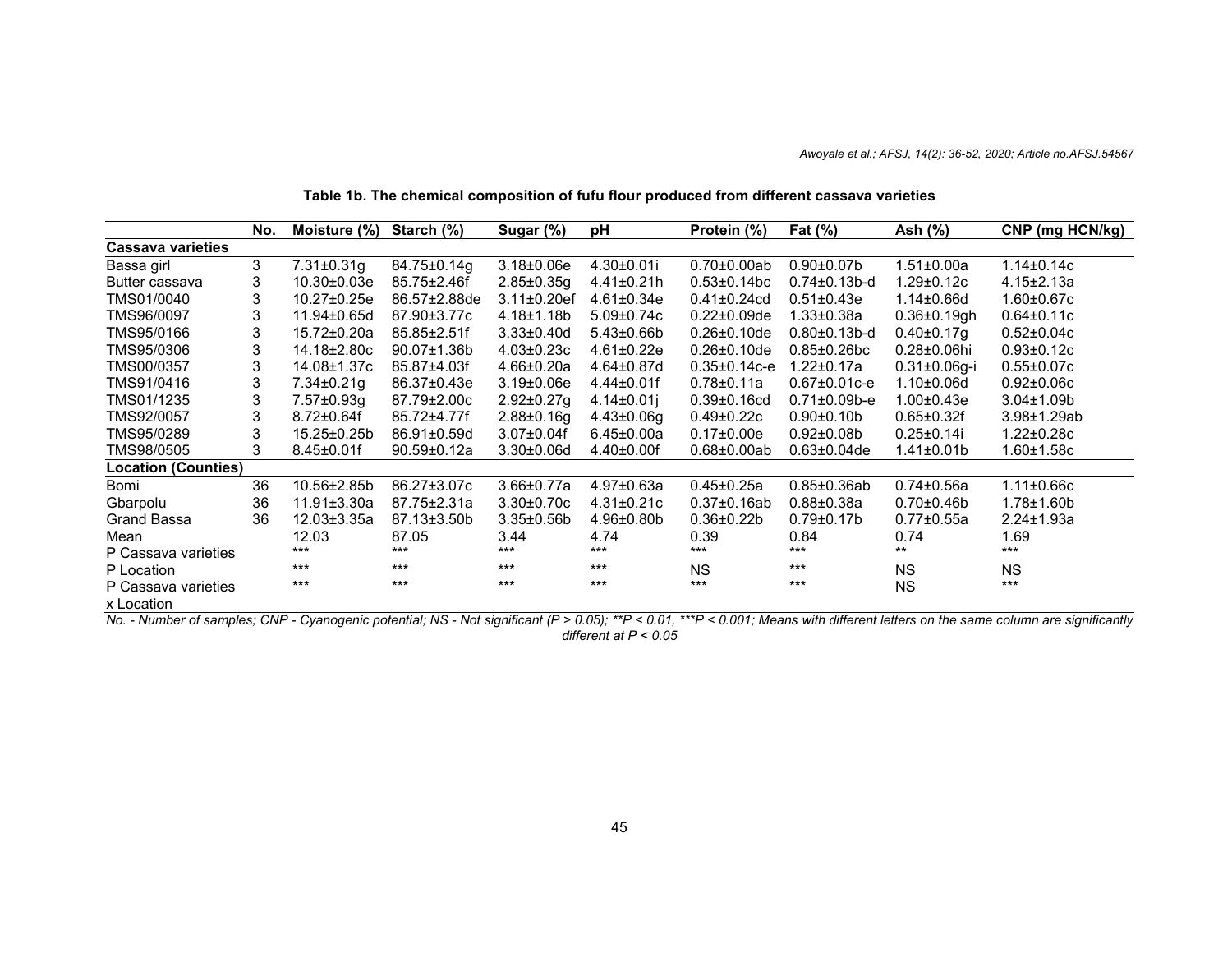|                            | No. | Peak                   | Trough              | <b>Breakdown</b>       | Final                  | <b>Setback</b>         | Peak time           | Pasting temp      |
|----------------------------|-----|------------------------|---------------------|------------------------|------------------------|------------------------|---------------------|-------------------|
|                            |     | <b>Viscosity (RVU)</b> | Viscosity (RVU)     | <b>Viscosity (RVU)</b> | <b>Viscosity (RVU)</b> | <b>Viscosity (RVU)</b> | (min)               | (°C)              |
| Cassava varieties          |     |                        |                     |                        |                        |                        |                     |                   |
| Bassa girl                 | 3   | $373.91 \pm 12.61e$    | 272.25±7.89c        | 101.66±4.72g           | 398.84±7.66c-e         | 126.59±0.23d           | $5.57 \pm 0.05a$    | $83.93 \pm 3.36a$ |
| Butter cassava             |     | 371.69±13.55e          | 239.79±17.97e       | 131.89±29.16f          | 394.31±24.95de         | 154.52±13.80bc         | $5.23 \pm 0.27$ b   | 84.55±8.17a       |
| TMS01/0040                 |     | 486.24±77.09d          | 277.25±18.68c       | 208.99±63.39d          | 419.65±8.20c           | 142.40±12.20c          | $4.96 \pm 0.25$ c-e | 76.95±1.41ab      |
| TMS96/0097                 | 3   | 671.64±3.93a           | 385.71±25.33a       | 285.94±22.83c          | 507.38±36.14a          | 121.67±11.09d          | $4.89 \pm 0.32$ de  | 76.16±1.58ab      |
| TMS95/0166                 |     | 644.76±71.35bc         | 288.86±45.68c       | 355.90±111.64b         | 382.97±71.65e          | 94.11±26.78e           | 4.46±0.17g          | 77.27±1.24ab      |
| TMS95/0306                 |     | 680.99±47.21a          | 282.96±22.14c       | 398.03±63.99a          | 357.88±38.99f          | 74.92±21.13f           | $4.32 \pm 0.06$ g   | 76.30±1.30ab      |
| TMS00/0357                 |     | 650.12±29.94bc         | $373.25 \pm 48.61a$ | 276.88±78.50           | 492.90±79.62a          | 119.64±31.03d          | $4.78 \pm 0.30$ ef  | 77.58±0.87ab      |
| TMS91/0416                 | 3   | 643.12±9.02c           | 292.34±6.60bc       | 350.79±2.42b           | 381.71±7.01e           | 89.38±0.42ef           | $4.47 \pm 0.00$ g   | 78.33±0.04ab      |
| TMS01/1235                 |     | 381.06±28.08e          | 269.42±9.12cd       | 111.65±34.00g          | 441.77±14.22b          | 172.36±19.93a          | $4.67 \pm 0.14$ f   | 78.78±1.66ab      |
| TMS92/0057                 |     | 380.62±66.11e          | 244.83±9.22e        | 135.79±61.59f          | 408.96±6.10cd          | 164.12±13.18ab         | $5.07 \pm 0.11$ -d  | $60.14 \pm 40.15$ |
| TMS95/0289                 |     | 655.79±2.77b           | 249.00±4.13e        | 406.67±1.36a           | 338.46±5.48f           | 89.46±1.36ef           | $4.33 \pm 0.00$ g   | 78.80±0.57ab      |
| TMS98/0505                 | 3   | 482.71±6.31d           | 314.33±28.28b       | 168.38±21.98e          | 491.91±12.85a          | 177.58±15.44a          | $5.14 \pm 0.09$ bc  | 77.45±1.20ab      |
| <b>Location (Counties)</b> |     |                        |                     |                        |                        |                        |                     |                   |
| Bomi                       | 36  | 567.18±127.03a         | 305.56±45.52a       | 261.61±111.63b         | 420.19±59.12b          | 114.63±38.25c          | $4.80 \pm 0.43a$    | 77.65±2.93a       |
| Gbarpolu                   | 36  | 525.41±144.92c         | 300.98±59.76a       | 224.43±116.44c         | 437.14±60.48a          | 136.16±32.37a          | $4.83{\pm}0.38a$    | 79.71±4.83a       |
| Grand Bassa                | 36  | 537.30±141.16b         | 264.11±36.13b       | 273.19±141.06a         | 389.20±61.91c          | 125.10±41.97b          | $4.70 \pm 0.37$ b   | 72.22±20.87a      |
| Mean                       |     | 543.56                 | 291.35              | 252.2                  | 416.65                 | 125.30                 | 4.78                | 76.72             |
| P Variety                  |     | ***                    | $***$               | $***$                  | $***$                  | $***$                  | $***$               | NS.               |
| P Location                 |     | $***$                  | <b>NS</b>           | $***$                  | $***$                  | $***$                  | $***$               | <b>NS</b>         |
| P Variety x Location       |     | $***$                  | $***$               | $***$                  | $***$                  | $***$                  | $***$               | ΝS                |

# **Table 2a. Pasting properties of gari produced from different cassava varieties**

No. - Number of samples; NS - Not significant (P > 0.05); RVU-Rapid Visco Unit; \*\*\*P < 0.001; Means with different letters on the same column are significantly different at

*P <0.05*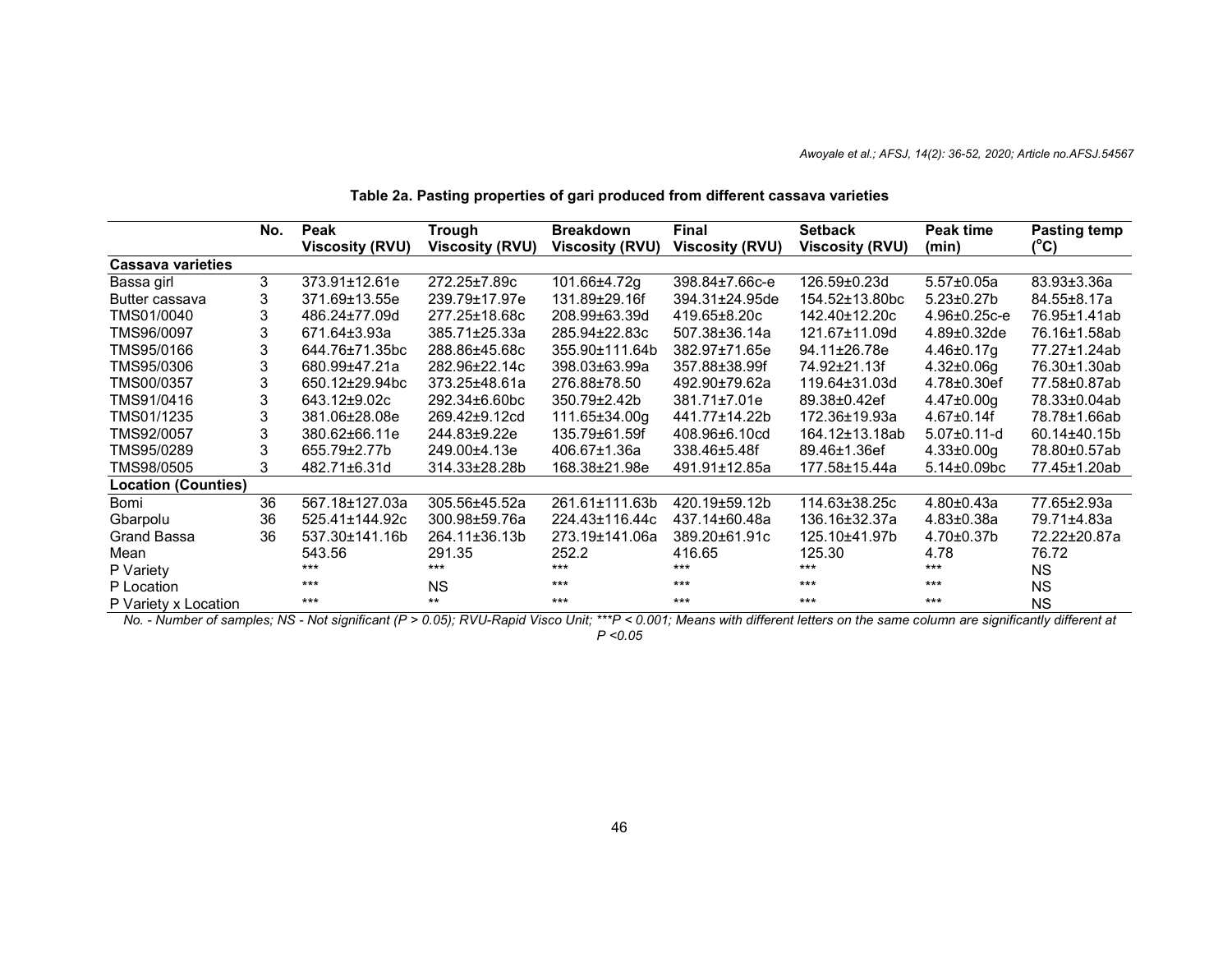|                                   | No. | Peak            | <b>Trough</b>          | <b>Breakdown</b> | Final                  | <b>Setback</b>         | Peak time           | <b>Pasting temp</b> |
|-----------------------------------|-----|-----------------|------------------------|------------------|------------------------|------------------------|---------------------|---------------------|
|                                   |     | Viscosity (RVU) | <b>Viscosity (RVU)</b> | Viscosity (RVU)  | <b>Viscosity (RVU)</b> | <b>Viscosity (RVU)</b> | (min)               | (°C)                |
| <b>Cassava varieties</b>          |     |                 |                        |                  |                        |                        |                     |                     |
| Bassa girl                        | 3   | 496.42±1.41e    | 259.29±3.48c-e         | 237.12±2.06d     | 421.84±3.66c-e         | 162.54±0.18b           | $4.70 \pm 0.04$ d-f | 77.50±1.13a         |
| Butter cassava                    | 3   | 353.46±125.34h  | 249.94±32.11d-f        | 103.52±94.58h    | 403.08±18.87           | 153.14±14.94bc         | $5.40 \pm 0.39a$    | 84.58±9.59a         |
| TMS01/0040                        | 3   | 411.22±100.87g  | 232.30±34.63f          | 178.92±68.12e    | 374.44±25.45f          | 142.14±16.79cd         | $5.00 \pm 0.12 b$   | 77.87±1.30a         |
| TMS96/0097                        |     | 678.23±20.73b   | 340.60±68.47b          | 337.62±68.37b    | 445.33±104.90b         | $104.73 \pm 36.58$ fg  | $4.67 \pm 0.47$ ef  | 77.36±1.21a         |
| TMS95/0166                        |     | 645.24±35.04d   | 368.20±55.65a          | 277.04±75.75c    | 486.95±86.15a          | 118.75±30.96e          | $4.77 \pm 0.26$ c-f | 77.83±0.83a         |
| TMS95/0306                        |     | 666.30±17.96bc  | 338.96±39.36b          | 327.35±50.05b    | 435.28±56.69b-d        | 96.32±17.69g           | $4.60 \pm 0.16f$    | 76.48±0.98a         |
| TMS00/0357                        |     | 652.60±10.18cd  | 390.77±51.68a          | 261.83±60.56c    | 506.04±83.20a          | 115.27±36.39ef         | $4.87 \pm 0.28$ b-e | 77.33±1.62a         |
| TMS91/0416                        |     | 434.75±7.07f    | 280.12±17.15c          | 154.62±10.08f    | 414.59±0.23de          | 134.46±17.38d          | $4.97 \pm 0.05$ bc  | 78.30±0.07a         |
| TMS01/1235                        |     | 400.04±9.04g    | 266.52±11.72cd         | 133.52±6.29g     | 453.79±10.67b          | 187.27±20.78a          | $4.90 \pm 0.16$ b-d | 78.51±0.43a         |
| TMS92/0057                        | 3   | 400.90±30.29g   | 237.67±11.83ef         | 163.23±19.22ef   | 390.54±13.76ef         | 152.88±4.18bc          | $4.95 \pm 0.06$ bc  | 78.30±0.07a         |
| TMS95/0289                        | 3   | 709.71±3.95a    | 261.83±0.35c-e         | 447.88±3.60a     | 336.80±4.07q           | 74.96±4.42h            | $4.13 \pm 0.00$ g   | 76.73±0.11a         |
| TMS98/0505                        | 3   | 296.88±6.54i    | 281.41±1.53c           | 154.60±8.08i     | 439.70±5.83bc          | 158.29±7.37b           | $5.37 \pm 0.52a$    | 72.73±60.42a        |
| <b>Location (Counties)</b>        |     |                 |                        |                  |                        |                        |                     |                     |
| Bomi                              | 36  | 527.39±144.50b  | 314.96±81.22a          | 212.43±86.04b    | 459.78±75.86a          | 144.82±30.95a          | $4.90 \pm 0.23a$    | 78.28±0.66a         |
| Gbarpolu                          | 36  | 547.53±126.95a  | 294.88±50.40b          | 252.65±97.33a    | 412.50±48.32b          | 117.62±35.81c          | $4.78 \pm 0.30 b$   | 77.18±1.17a         |
| <b>Grand Bassa</b>                | 36  | 496.74±177.90c  | 284.76±63.88b          | 211.98±152.05b   | 417.46±68.70b          | 132.70±36.71b          | $4.92 \pm 0.52a$    | 74.3±22.21a         |
| Mean                              |     | 525.06          | 298.78                 | 226.28           | 430.46                 | 131.67                 | 4.86                | 76.69               |
| P Cassava varieties               |     | $***$           | ***                    | ***              | ***                    | $***$                  | $***$               | <b>NS</b>           |
| P Location                        |     | $***$           | <b>NS</b>              | $***$            | $***$                  | $***$                  | $***$               | <b>NS</b>           |
| P Cassava varieties x<br>Location |     | $***$           | $***$                  | $***$            | $***$                  | $***$                  | $***$               | <b>NS</b>           |

# **Table 2b. Pasting properties of gari produced from different cassava varieties**

No. - Number of samples; NS - Not significant (P > 0.05); RVU-Rapid Visco Unit; \*\*P < 0.01; \*\*P < 0.001; Means with different letters on the same column are significantly *different at P < 0.05*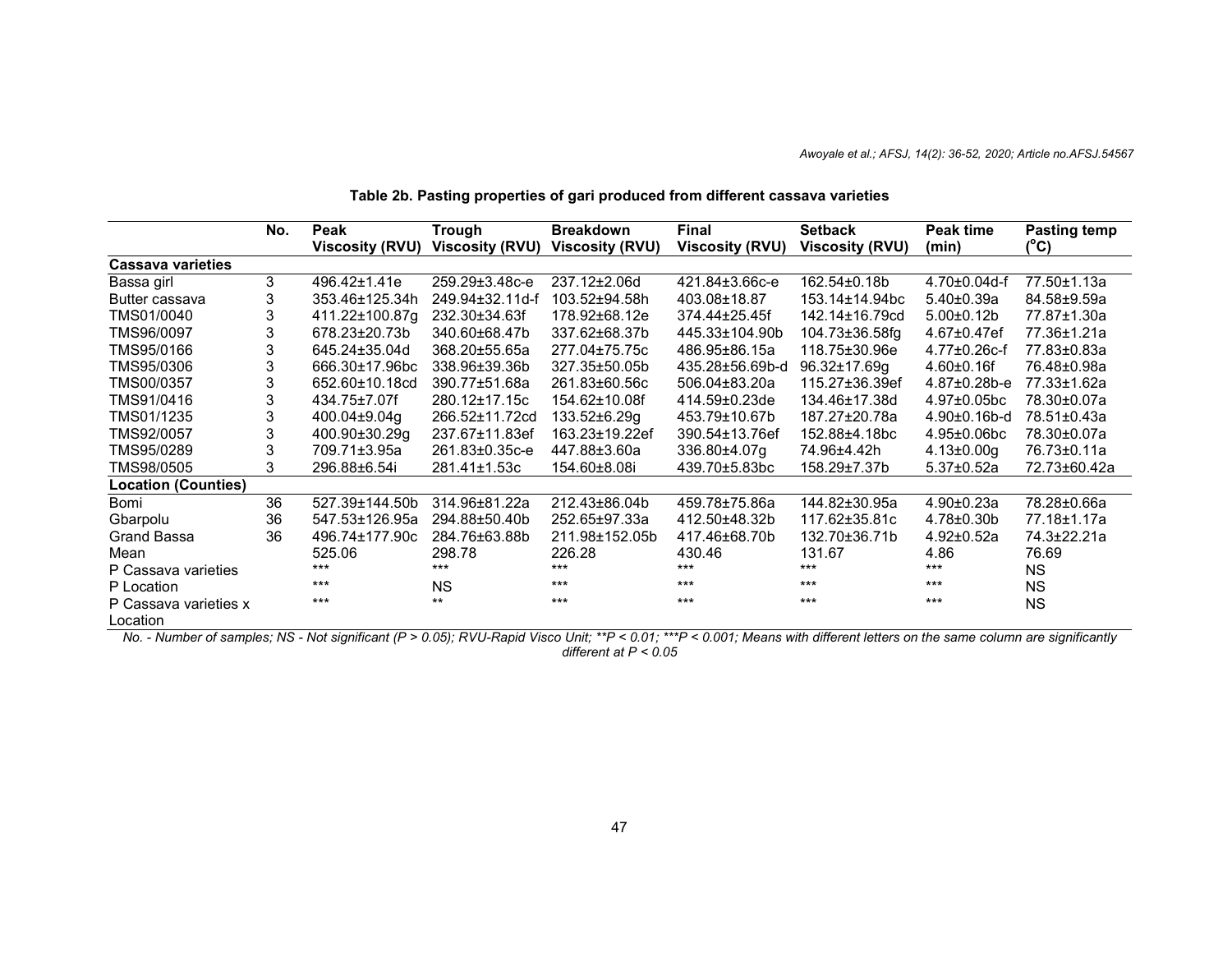|                            | No. | <b>Water absorption</b><br>capacity (%) | Oil absorption<br>capacity (%) | Least gelation<br>capacity (%) | <b>Bulk</b><br>density (%) | <b>Dispersibility</b><br>$(\%)$ | <b>Swelling</b><br>power $(\%)$ | <b>Solubility</b><br>index $(\%)$ |
|----------------------------|-----|-----------------------------------------|--------------------------------|--------------------------------|----------------------------|---------------------------------|---------------------------------|-----------------------------------|
| Cassava varieties          |     |                                         |                                |                                |                            |                                 |                                 |                                   |
| Bassa girl                 | 3   | 543.63±0.92d                            | 112.48±0.16e                   | $20.03 \pm 0.01a$              | 58.00±0.00e                | 31.50±0.71d                     | $9.26 \pm 0.14e$                | $6.10 \pm 0.02$ d                 |
| Butter cassava             | 3   | 579.80±3.64c                            | 118.62±1.13cd                  | 17.51±2.88f                    | $55.00 \pm 0.01$ f         | 23.00±3.46g                     | $9.56 \pm 0.29$ de              | $6.81 \pm 0.50c$                  |
| TMS01/0040                 |     | 503.85±121.30e                          | 121.88±5.51b                   | $16.69 \pm 2.59$ g             | 59.00±0.06d                | 27.83±4.92e                     | 10.68±1.89c                     | $4.67 \pm 1.70e$                  |
| TMS96/0097                 | 3   | 148.36±1.53                             | 120.36±10.43b-d                | 15.02±0.01i                    | $50.00 \pm 0.03$ g         | 75.25±2.22a                     | $9.76 \pm 0.46$ d               | $2.57 \pm 0.19$ hi                |
| TMS95/0166                 | 3   | 154.32±16.90h                           | 119.79±4.54b-d                 | 16.68±2.59h                    | 49.00±0.04q                | 74.67±1.21a                     | $10.74 \pm 1.47c$               | $3.05 \pm 1.14$ g                 |
| TMS95/0306                 |     | 157.81±7.52g                            | 120.66±11.19b-d                | 18.36±2.59c                    | 44.00±0.03h                | 74.67±0.82a                     | 11.53±0.95b                     | $2.18 \pm 0.28$ j                 |
| TMS00/0357                 |     | 239.28±128.27f                          | 121.23±9.97bc                  | 17.54±2.92e                    | 44.00±0.01h                | 74.00±0.00a                     | $10.65 \pm 1.59c$               | $2.65 \pm 0.47$ h                 |
| TMS91/0416                 |     | 140.64±0.18i                            | $109.50 \pm 0.28f$             | 15.03±0.01i                    | 41.00±0.01i                | 70.00±0.00b                     | $8.23 \pm 0.17$ g               | $2.27 \pm 0.12$ ij                |
| TMS01/1235                 | 3   | 581.82±3.31c                            | 118.15±11.83d                  | $17.53 \pm 2.90e$              | 67.00±0.03b                | 41.25±6.99c                     | $8.87 \pm 0.87$ f               | 7.76±0.25b                        |
| TMS92/0057                 |     | 587.02±63.49b                           | 118.45±8.24d                   | 17.58±2.94d                    | 62.00±0.06c                | 20.25±0.50h                     | 12.74±0.37a                     | $3.34 \pm 1.11$ g                 |
| TMS95/0289                 |     | 152.25±0.42h                            | 109.95±0.50f                   | 20.01±0.01b                    | $40.00 \pm 0.00$ i         | 74.00±0.00a                     | 11.40±0.49b                     | $4.23 \pm 0.03$ f                 |
| TMS98/0505                 | 3   | 693.18±1.77a                            | 129.34±0.08a                   | $20.04 \pm 0.01a$              | 70.00±0.00a                | $25.50 \pm 0.71$ f              | $8.55 \pm 0.38$ fg              | $8.23 \pm 0.25a$                  |
| <b>Location (Counties)</b> |     |                                         |                                |                                |                            |                                 |                                 |                                   |
| Bomi                       | 36  | 305.90±218.32c                          | 111.63±3.82c                   | $18.15 \pm 2.51a$              | 49.00±0.08c                | 60.06±18.63a                    | $9.97 \pm 1.47$ b               | $4.30 \pm 2.14a$                  |
| Gbarpolu                   | 36  | 382.17±195.49b                          | 126.05±3.10a                   | 16.90±2.51c                    | 54.00±0.09b                | 50.19±25.94b                    | 10.09±1.32b                     | $4.21 \pm 2.20$ b                 |
| <b>Grand Bassa</b>         | 36  | 392.24±233.42a                          | 120.00±8.09b                   | 17.17±2.59b                    | 55.00±0.11a                | 45.43±26.05c                    | 11.27±1.68a                     | $4.09 \pm 2.28 b$                 |
| Mean                       |     | 358.70                                  | 119.19                         | 17.42                          | 53.00                      | 52.17                           | 10.41                           | 4.21                              |
| P Variety                  |     | $***$                                   | $***$                          | $***$                          | $***$                      | $***$                           | $***$                           | $***$                             |
| P Location                 |     | $***$                                   | $***$                          | $***$                          | $***$                      | $***$                           | $***$                           | $***$                             |
| P Variety x Location       |     | $***$                                   | $***$                          | $***$                          | $***$                      | $***$                           | $***$                           | $***$                             |

# **Table 3a. Functional properties of gari from different cassava varieties**

No. - Number of samples; \*\*\*P < 0.001; Means with different letters on the same column are significantly different at P < 0.05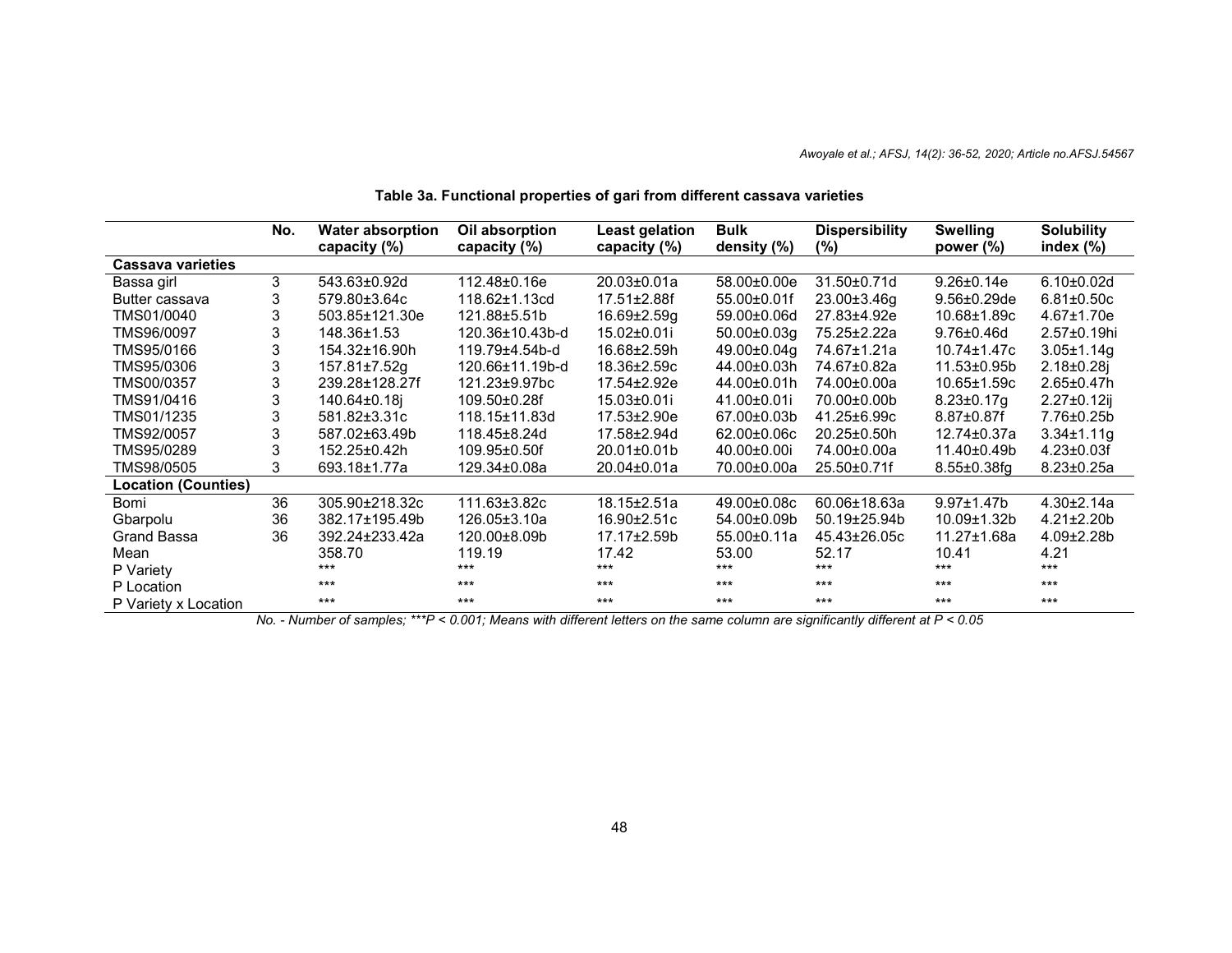| <b>Fufu products</b>       | No. | <b>Water absorption</b> | Oil absorption | Least gelation     | <b>Bulk</b> | <b>Dispersibility</b> | <b>Swelling</b>    | <b>Solubility</b>  |
|----------------------------|-----|-------------------------|----------------|--------------------|-------------|-----------------------|--------------------|--------------------|
|                            |     | capacity (%)            | capacity (%)   | capacity (%)       | density (%) | $(\%)$                | power $(\%)$       | index $(\%)$       |
| <b>Cassava varieties</b>   |     |                         |                |                    |             |                       |                    |                    |
| Bassa girl                 | 3   | 522.47±1.46d            | 127.63±0.36a   | $15.02 \pm 0.01$ g | 52.00±0.00d | 36.50±0.71e           | $9.07 \pm .21$ g   | $6.86 \pm 0.06c$   |
| Butter cassava             | 3   | 517.83±9.49e            | 103.90±6.15e   | $15.04 + 5.75f$    | 61.00±0.08c | 31.25±0.96fg          | $9.19 \pm 0.18$ fg | $6.48 \pm 0.16$ d  |
| TMS01/0040                 | 3   | 474.81±181.45f          | 115.86±7.72b   | 13.36±2.56i        | 64.00±0.07b | $32.33 \pm 2.34f$     | 12.88±0.52b        | $3.58 \pm 0.85$ fg |
| TMS96/0097                 | 3   | 151.77±1.54i            | 110.93±15.20c  | 17.58±2.96c        | 48.00±0.02e | 74.50±1.91ab          | 10.48±1.35d        | $3.37 \pm 1.07$ gh |
| TMS95/0166                 | 3   | 133.89±9.05k            | 103.97±13.33e  | 20.08±0.06a        | 47.00±0.03e | 75.50±0.84a           | $9.77 \pm 0.73e$   | $2.28 \pm 0.66$ j  |
| TMS95/0306                 | 3   | 164.56±25.29h           | 101.62±9.26e   | 18.36±2.59b        | 43.00±0.03f | 73.67±1.03bc          | 10.50±0.32d        | 2.94±0.52i         |
| TMS00/0357                 | 3   | 177.33±22.36g           | 95.46±2.56f    | 17.52±2.88d        | 43.00±0.02f | 72.75±0.96c           | 10.67±0.64d        | $3.27 \pm 0.19$ h  |
| TMS91/0416                 | 3   | 522.32±0.31d            | 111.19±0.27c   | $10.04 \pm 0.01$   | 66.00±0.02b | 31.50±0.71fg          | $9.56 \pm 0.06$ ef | $7.75 \pm 0.10$    |
| TMS01/1235                 | 3   | 595.75±35.79b           | 117.09±0.38b   | 17.51±2.89d        | 72.00±0.02a | 26.50±1.73h           | $8.31 \pm 0.41$ h  | $9.03 \pm 0.85$ a  |
| TMS92/0057                 | 3   | 561.08±32.47c           | 110.46±12.30c  | $15.11 \pm 5.80e$  | 64.00±0.07b | $30.50 \pm 1.00$ g    | 13.55±0.28a        | $3.68 \pm 0.28f$   |
| TMS95/0289                 | 3   | 154.32±2.90i            | 110.39±0.14c   | 15.02±0.01gh       | 48.00±0.00e | 75.50±0.71a           | 11.36±0.24c        | $5.53 \pm 0.31e$   |
| TMS98/0505                 | 3   | 669.11±0.91a            | 107.56±0.28d   | 15.01±0.01h        | 66.00±0.02b | 40.00±0.00d           | $8.37 \pm 0.04$ h  | $8.98 \pm 0.01a$   |
| <b>Location (Counties)</b> |     |                         |                |                    |             |                       |                    |                    |
| Bomi                       | 36  | 354.75±207.83b          | 111.62±13.21b  | $16.29 \pm 3.43 b$ | 54.00±0.13b | 52.88±21.69a          | $9.86 \pm 1.18$ c  | $4.90 \pm 2.33a$   |
| Gbarpolu                   | 36  | 315.29±183.79c          | 101.52±9.06c   | $16.92 \pm 3.61a$  | 54.00±0.10b | 51.88±23.15b          | 10.98±1.80a        | $4.55 \pm 2.24$ b  |
| Grand Bassa                | 36  | 405.03±239.94a          | 113.09±5.59a   | 15.75±4.31c        | 57.00±0.11a | 51.57±21.55b          | 10.78±1.92b        | $4.50 \pm 2.52$    |
| Mean                       |     | 356.33                  | 108.56         | 16.35              | 55.00       | 52.13                 | 10.53              | 4.66               |
| P Cassava varieties        |     | ***                     | ***            | ***                | $***$       | $***$                 | ***                | $***$              |
| P Location                 |     | ***                     | $***$          | $***$              | $***$       | $***$                 | $***$              | $***$              |
| P Cassava varieties x      |     | $***$                   | $***$          | $***$              | $***$       | $***$                 | $***$              | $***$              |
| Location                   |     |                         |                |                    |             |                       |                    |                    |

**Table 3b. Functional properties of fufu flour from different cassava varieties**

No. - Number of samples; \*\*\* $P < 0.001$ ; Means with different letters on the same column are significantly different at  $P < 0.05$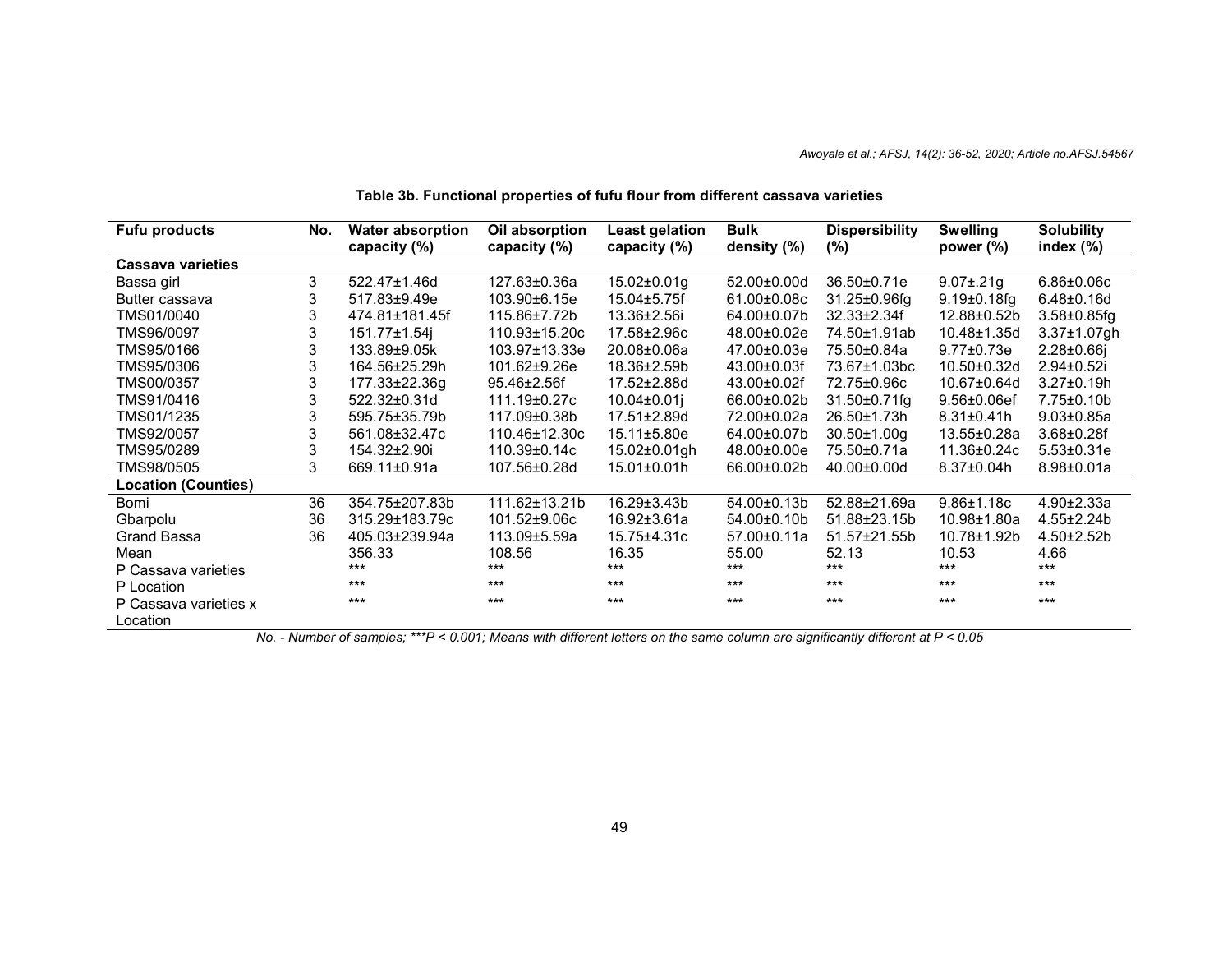reconstitutes in water [22]. This implies that gari from TMS96/0097 (75.25%) may reconstitute adequately in hot water without forming lumps when cooked into *eba*, because of its high dispersibility compared to gari from TMS92/0057 (20.25%) with lower dispersibility. In the same way, prepared paste without lumps may be produced from fufu flour from TMS95/0166 (75.50%) and TMS95/0289 (75.50%) owing to their high dispersibility values compared to TMS01/1235 (26.50%) with lower dispersibility.

The swelling power and solubility index provides evidence of the magnitude of the interaction between starch chains within the amorphous and crystalline domains. The higher the swelling power and solubility index, the lower the associative forces [44,45]. Consequently, the lower swelling power obtained in the gari sample from TMS91/0416 (8.23%) suggests a more highly ordered arrangement in its granules than in gari from TMS92/0057 (12.74%) with higher swelling power. However, a good quality gari is described as that which can swell to at least three times its original volume. This implies that gari produced from TMS92/0057 with higher swelling power may be better quality than that from TMS91/0416 with lower swelling power. The gari produced from TMS95/0306 (2.18%) might consists of highly associated starch granules with an extensive and strongly bonded micellar structure due to its lower solubility index while that of TMS98/0505 (8.23%) may be made up of weak associated forces owing to its high solubility index. The swelling power of the fufu flour ranged from 8.31 to 13.55%; TMS92/0057 fufu flour had the highest, and that from TMS01/1235 had the lowest. The solubility index of the fufu flour was higher in TMS01/1235 (9.03%) and lower in TMS95/0166 (2.28%).

# **4. CONCLUSION**

The results of this study showed that the cassava roots varied in terms of their yield, chemical composition, and pasting and functional properties when used to produce gari and fufu flour. Varieties and the interactions between varieties and locations had a significant effect on the chemical (except ash content), pasting (except pasting temperature), and functional properties of the products. The results showed that the highest percentage yield for gari came from TMS 96/0097 (improved variety) and for fufu flour from Butter cassava (local variety). The starch content was higher in gari produced from TMS98/0505 and lowered from TMS95/0289; the starch content was higher in fufu flour from

TMS98/0505 and decreased from Bassa girl. Gari and fufu flour produced from TMS96/0097 and TMS00/0357 have the highest final viscosity, and that fromTMS95/0289 has the lowest. The highest swelling power was found in gari and fufu flour produced from TMS92/0057 and the lowest in gari from TMS91/0416 and fufu flour from TMS01/1235. Therefore, all the varieties will be suitable for gari and fufu flour production, but the choice depends on the quality preferred by the consumers.

# **ACKNOWLEDGEMENT**

The Global Agriculture and Food Security Program (GAFSP) of the World Bank and the African Development Bank (AfDB) funded this research.

## **COMPETING INTERESTS**

Authors have declared that no competing interests exist.

## **REFERENCES**

- 1. Echebiri RN, Edaba MEI. Production and utilization of cassava in Nigeria: Prospects for food security and infant nutrition. Journal of Production Agriculture and Technology. 2008;4(1):38-52.
- 2. Lebot V. Tropical root and tuber crops, cassava, sweet potato, yams and aroids. London, UK: CABI. 2009;413.
- 3. Manyong VM, Dixon AGO, Makinde KO, Bokanga M, Whyte J. The contribution of IITA-improved cassava to food security in sub-Saharan Africa: An impact study, IITA Impact Series, IITA, Nigeria; 2000.
- 4. Nweke FI, Spencer DSC, Lynam JK. The cassava transformation: Africa's best-kept secret. Michigan State University, East Lansing, Michigan; 2002.
- 5. Phillips TP, Taylor DS, Sanni LO, Akoroda ML. A Cassava industrial revolution in Nigeria: The potential for a new industrial crop. Rome, Italy. Food and Agriculture Organization of the United Nations and International Fund for Agricultural Development; 2004.
- 6. Cabrera LJ. Project: Cassava our utilization, sub-project: Technical-functional evaluation of cassava flours in bread making. Final report. Bogota, Colombia, Instituto de Investigaciones Technologies (Es, Sum Es, 16 Ref. 11); 1986.
- 7. Safo-Kantanka O, Owusu-Nipah J. Cassava varietal screening for cooking quality: The relationship between dry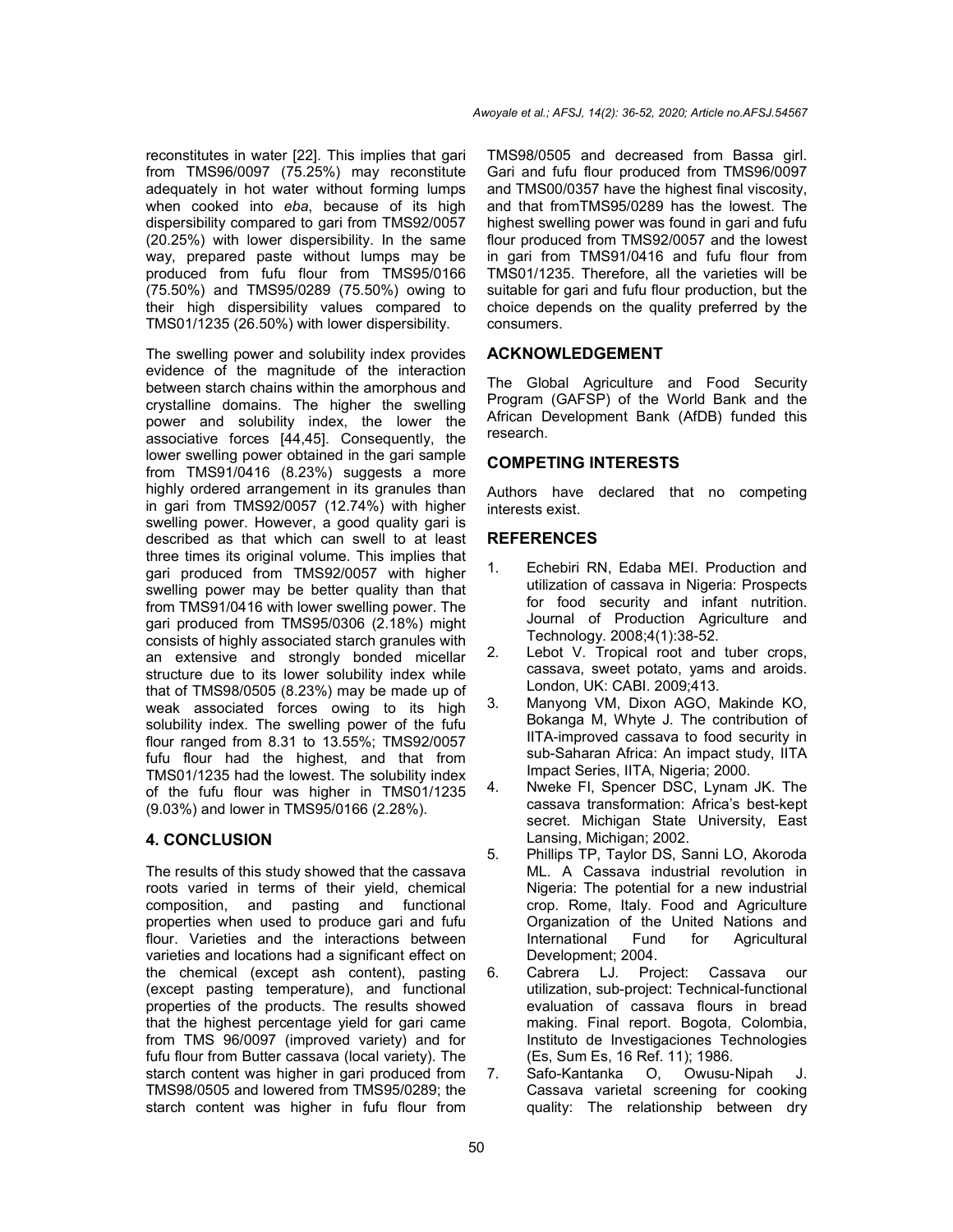matter, starch content, mealiness and certain microscopic observations of the raw and cooked tuber, Journal of Science of Food and Agriculture. 1992;60:99- 104.

- 8. Aryee FNA, Oduro I, Ellis WO, Afuakwa JJ. The physicochemical properties of flour samples from the roots of 31 varieties of cassava. Food Control. 2006;17:916-922.
- 9. Montagnac JA, Davis CR, Tanumihardjo SA. Nutritional value of cassava for use as a staple food and recent advances for improvement. Comprehensive Review in Food Science and Food Safety. 2009;8: 181-188.
- 10. Egesi CN, Olasanmi B, Ekwe KC, Ndukwe I, Ilona P, Okogbenin E, Onwuka S, Ewa F. Participatory breeding for-vitamin A enriched cassava in Nigeria. In Okechukwu RU, Ntawuruhunga P. (Eds), tropical roots and tuber crops and the challenges of globalization and climate changes. Proceedings of 11 ISTRC-AB symposiums, Kinshasa, Democratic Republic of Congo; 2012.
- 11. Awoyale W. Training manual for the production of cassava products in Liberia. International Institute of Tropical Agriculture (IITA), Ibadan, Nigeria. 2018; 44.
- 12. Sanni LO, Akingbala JO. Effects of drying methods on physicochemical and sensory qualities of fufu. Drying Technology. 2000; 18(1&2):421–431.
- 13. AOAC. Association of Official Analytical Chemists. Official Methods of Analysis of the Association of Official Analytical Chemists,  $17<sup>th</sup>$  edn. Washington, D.C., USA; 2000.
- 14. Foss Analytical AB. Manual for Kjeltec System 2300 Distilling and Titration Unit. Kjeldahl Method of Protein Determination; 2003.
- 15. Dubois M, Gilles KA, Hamilton JK, Rebers PA, Smith F. Colorimetric method for determination of sugars and related substances. Analytical Chemistry. 1956; 28:350-356.
- 16. Essers AJA, Bosveld M, Van der Grift RM, Voragen AGJ. Studies on the quantification of specific cyanogens in cassava products and the introduction of a new chromogen. Journal of the Science of Food and Agriculture. 1993;63:287-296.
- 17. Newport Scientific. Applications manual for the rapid viscotm analyzer using

thermocline for windows. Newport scientific Pty Ltd., ½ Apollo Street, Warriewood NSW 2102, Australia. 1998;2-26.

- 18. Beuchat LR. Functional and electrophoretic characteristic of succinylated peanut flour. Agriculture and Food Chemistry. 1977;25:258-261.
- 19. Leach HW, McCovwen DL, Schoch TJ. Swelling and solubility patterns of various starches, the structure of granules. Cereal Chemistry. 1956;36:534-544.
- 20. Kainuma K, Odat T, Cuzuki S. Study of starch phosphates monoesters. Journal of Technology, Society and Starch. 1967;14: 24–28.
- 21. Coffman CW, Garcia VV. Functional properties and amino acid content of protein isolate from mung bean flour. Journal of Food Technology. 1977;12:473- 484.
- 22. Kulkarni KD, Kulkarni DN, Ingle UM. Sorghum malt–based weaning formulations preparations, functional properties, and nutritive value. Food and Nutrition Bulletin. 1991;13(4):322-327.
- 23. Shittu TA, Sanni LO, Awonorin SO, Maziya-Dixon B, Dixon A. Effect of genotype on the flour making properties of some CMD-resistant varieties of cassava. Food Chemistry. 2007;101:1634-1643.
- 24. Agunbiade SO, Ighodaro OM. Variation in the physical, chemical and physicofunctional properties of starches from selected cassava cultivars. New York Science Journal. 2010;3(4):48-53.
- 25. Sanni LO. Hazard analysis of critical control points in the commercial production of high quality gari. Nigeria Journal of Science. 1990;24:124–129.
- 26. Akingbala JO, Oyewole OB, Uzo-Peters PI, Karim RO, Bacuss-Taylor GSH. Evaluating stored cassava quality in gari production, Journal of Food, Agriculture and Environment. 2005;3:75-80.
- 27. Sanni LO, Adebowale AA, Filani TA, Oyewole OB, Westby A. Quality of flash and rotary dried fufu flour. Journal of Food, Agriculture and Environment. 2006;4 (3&4):74-78.
- 28. Codex Alimentarius Commission. Codex standard for edible cassava flour. Codex Stan 176-1989; 1989. Available:http://www.codexalimentarius.org /standards/liststandards/es/?no\_cache=1
- 29. Sanni LO, Maziya-Dixon B, Akanya CI, Alaya Y, Egwuonwu CV, Okechukwu RU, et al. Standards for cassava products and